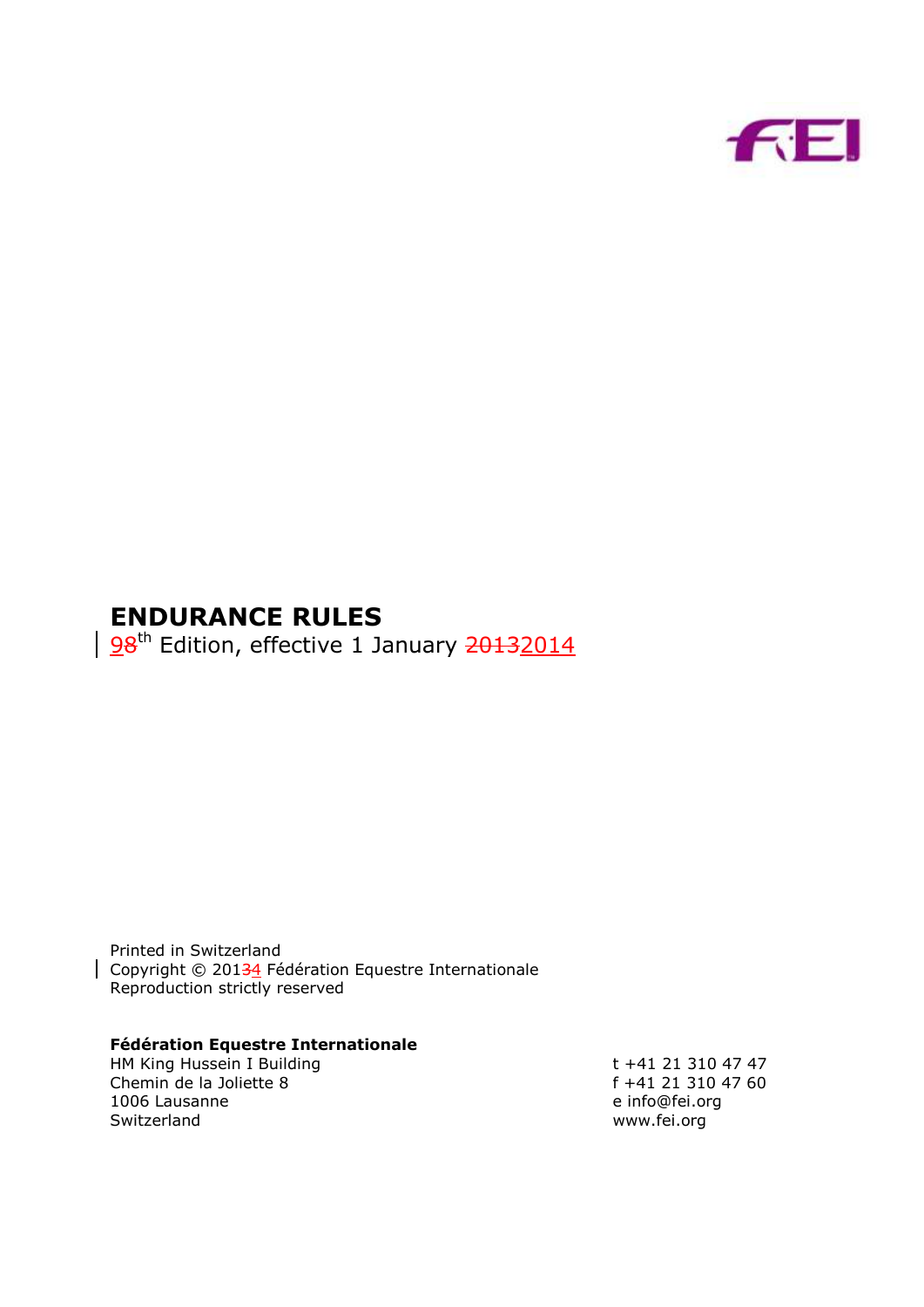| FEI CODE OF CONDUCT FOR THE WELFARE OF THE HORSE  1                        |  |
|----------------------------------------------------------------------------|--|
|                                                                            |  |
|                                                                            |  |
|                                                                            |  |
|                                                                            |  |
|                                                                            |  |
| Article 804 - MODIFICATION TO THE COURSE AND RESCHEDULING/DELAY OR         |  |
|                                                                            |  |
|                                                                            |  |
|                                                                            |  |
|                                                                            |  |
|                                                                            |  |
|                                                                            |  |
|                                                                            |  |
|                                                                            |  |
|                                                                            |  |
|                                                                            |  |
|                                                                            |  |
|                                                                            |  |
|                                                                            |  |
| Article 816 - QUALIFICATION PROCEDURE & CERTIFICATES OF CAPABILITY (Please |  |
| refer to Endurance Notes for Guidance for Transitional Arrangements) 14    |  |
|                                                                            |  |
|                                                                            |  |
|                                                                            |  |
| Chapter III Inspections, Examinations, Control of Medication  21           |  |
|                                                                            |  |
| Article 821 - VETERINARY INSPECTIONS AND EXAMINATIONS OF HORSES23          |  |
|                                                                            |  |
| Article 823 - VETERINARY TREATMENT DURING COMPETITION26                    |  |
|                                                                            |  |
|                                                                            |  |
| Article 825 - OFFICIALS REQUIRED FOR INTERNATIONAL ENDURANCE EVENTS 27     |  |
|                                                                            |  |
|                                                                            |  |
|                                                                            |  |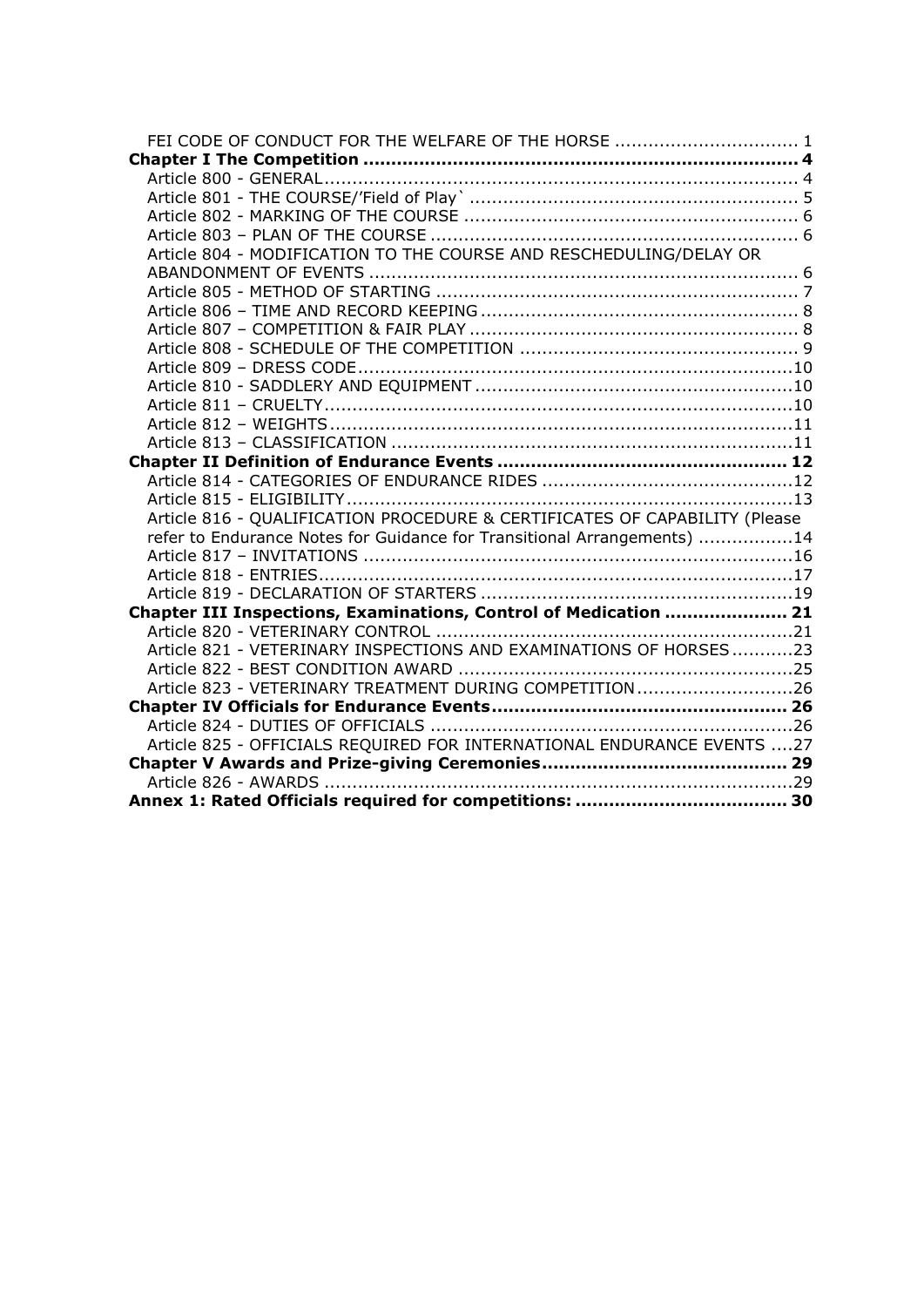## **Endurance Rules, Effective 20143.**

## **Preamble**

The present Rules for Endurance Riding are the  $8^{th}$ - $9^{th}$  h-edition, effective 1st of January 20134. As from the aforementioned date, all other texts covering the same matter (other editions and all other official documents) issued previously are superseded.

Although this booklet sets out the detailed Rules of the FEI governing International Endurance Rides, it must be read in conjunction with the Statutes, the General Regulations and the Veterinary Regulations.

Every eventuality cannot be provided for in these Rules. As a result, this edition of the Rules is designed for flexibility to adapt to a developing discipline by referring in appropriate circumstances to Annex/Notes for Guidance information for suggestions and recommendations on how to safely manage this discipline and its events. Additionally, in any unforeseen or exceptional circumstances, it is the duty of the Ground Jury and the Veterinarians to make a decision in a sporting spirit and approaching as nearly as possible to the intention of these Rules and of the General Regulations of the FEI.

## <span id="page-2-0"></span>**FEI CODE OF CONDUCT FOR THE WELFARE OF THE HORSE**

The FEI requires all those involved in international equestrian sport to adhere to the FEI Code of Conduct and to acknowledge and accept that at all times the welfare of the Horse must be paramount. Welfare of the horse must never be subordinated to competitive or commercial influences. The following points must be particularly adhered to:

## 1. **General Welfare:**

a) Good Horse management

Stabling and feeding must be compatible with the best Horse management practices. Clean and good quality hay, feed and water must always be available.

b) Training methods

Horses must only undergo training that matches their physical capabilities and level of maturity for their respective disciplines. They must not be subjected to methods which are abusive or cause fear.

c) Farriery and tack

Foot care and shoeing must be of a high standard. Tack must be designed and fitted to avoid the risk of pain or injury.

d) Transport

During transportation, Horses must be fully protected against injuries and other health risks. Vehicles must be safe, well ventilated, maintained to a high standard,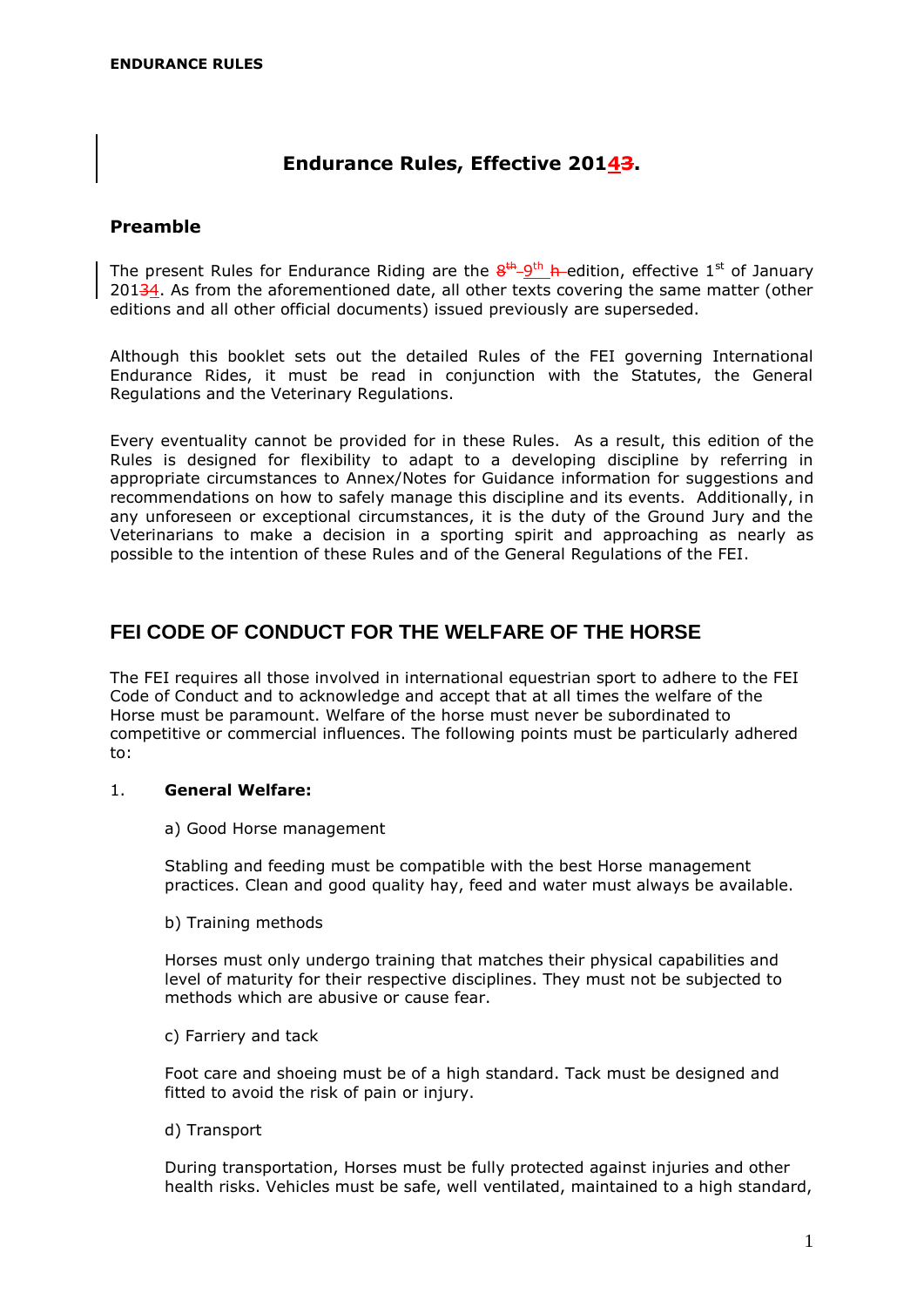disinfected regularly and driven by competent personnel. Competent handlers must always be available to manage the Horses.

e) Transit

All journeys must be planned carefully, and Horses allowed regular rest periods with access to food and water in line with current FEI guidelines.

## 2. **Fitness to compete:**

#### a) Fitness and competence

Participation in Competition must be restricted to fit Horses and Athletes of proven competence. Horses must be allowed suitable rest period between training and competitions; additional rest periods should be allowed following travelling.

b) Health status

No Horse deemed unfit to compete may compete or continue to compete, veterinary advice must be sought whenever there is any doubt.

c) Doping and Medication

Any action or intent of doping and illicit use of medication constitute a serious welfare issue and will not be tolerated. After any veterinary treatment, sufficient time must be allowed for full recovery before Competition.

d) Surgical procedures

Any surgical procedures that threaten a competing Horse's welfare or the safety of other Horses and/or Athletes must not be allowed.

e) Pregnant/recently foaled mares

Mares must not compete after their fourth month of pregnancy or with foal at foot.

f) Misuse of aids

Abuse of a Horse using natural riding aids or artificial aids (e.g. whips, spurs, etc.) will not be tolerated.

## 3. **Events must not prejudice Horse welfare:**

a) Competition areas

Horses must be trained and compete on suitable and safe surfaces. All obstacles and competition conditions must be designed with the safety of the Horse in mind.

b) Ground surfaces

All ground surfaces on which Horses walk, train or compete must be designed and maintained to reduce factors that could lead to injury.

c) Extreme weather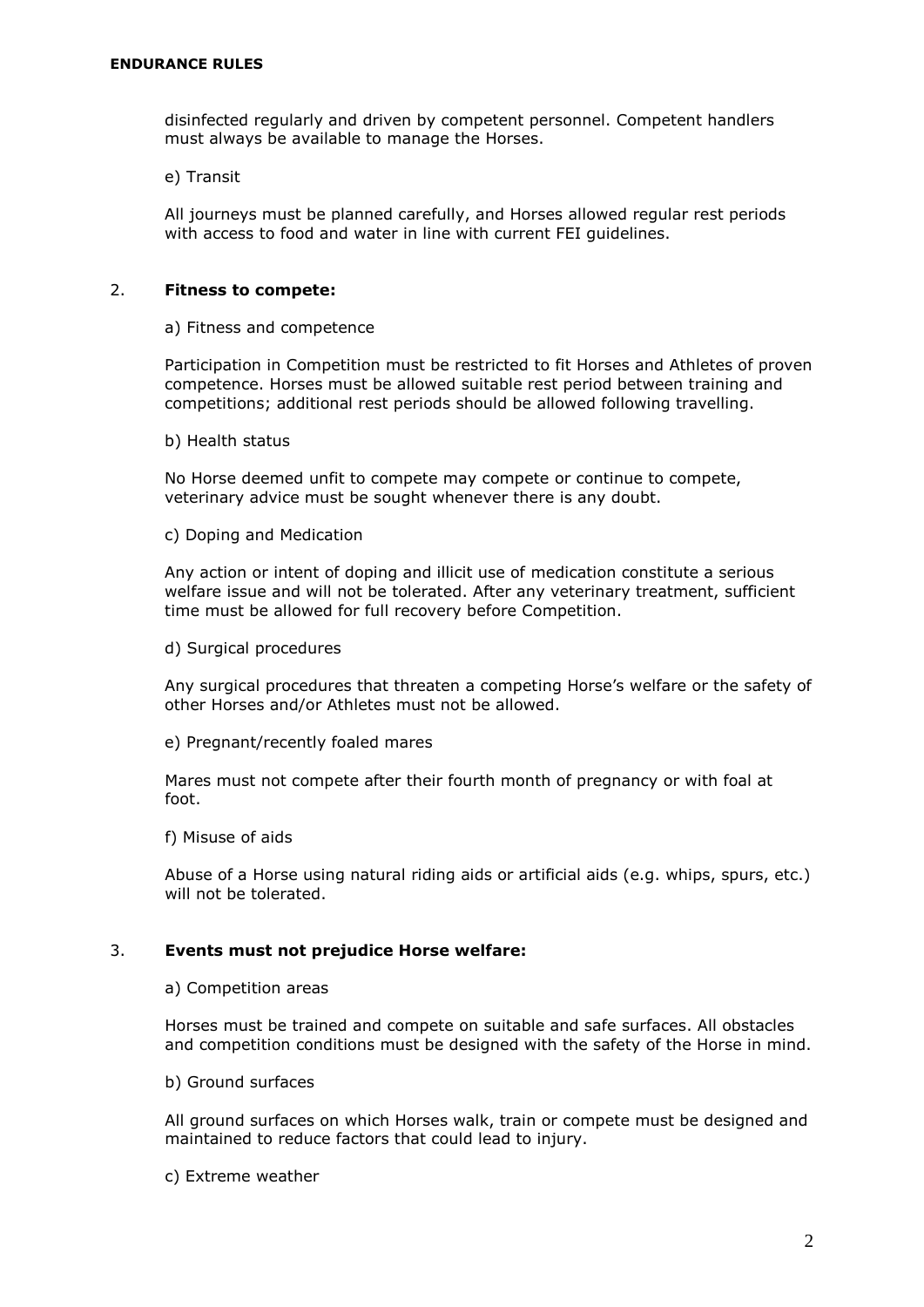Competitions must not take place in extreme weather conditions that may compromise welfare or safety of the Horse. Provision must be made for cooling conditions and equipment for Horses after competing.

d) Stabling at Events

Stables must be safe, hygienic, comfortable, well ventilated and of sufficient size for the type and disposition of the Horse. Washing-down areas and water must always be available.

#### 4. **Humane treatment of horses:**

a) Veterinary treatment

Veterinary expertise must always be available at an Event. If a Horse is injured or exhausted during a Competition, the Athlete must stop competing and a veterinary evaluation must be performed.

b) Referral centres

Wherever necessary, Horses should be collected by ambulance and transported to the nearest relevant treatment centre for further assessment and therapy. Injured Horses must be given full supportive treatment before being transported.

c) Competition injuries

The incidence of injuries sustained in Competition should be monitored. Ground surface conditions, frequency of Competitions and any other risk factors should be examined carefully to indicate ways to minimise injuries.

d) Euthanasia

If injuries are sufficiently severe a Horse may need to be euthanized on humane grounds by a veterinarian as soon as possible, with the sole aim of minimising suffering.

e) Retirement

Horses must be treated sympathetically and humanely when they retire from Competition.

## 5. **Education:**

The FEI urges all those involved in equestrian sport to attain the highest possible levels of education in areas of expertise relevant to the care and management of the Competition Horse.

This Code of Conduct for the Welfare of the Horse may be modified from time to time and the views of all are welcomed. Particular attention will be paid to new research findings and the FEI encourages further funding and support for welfare studies.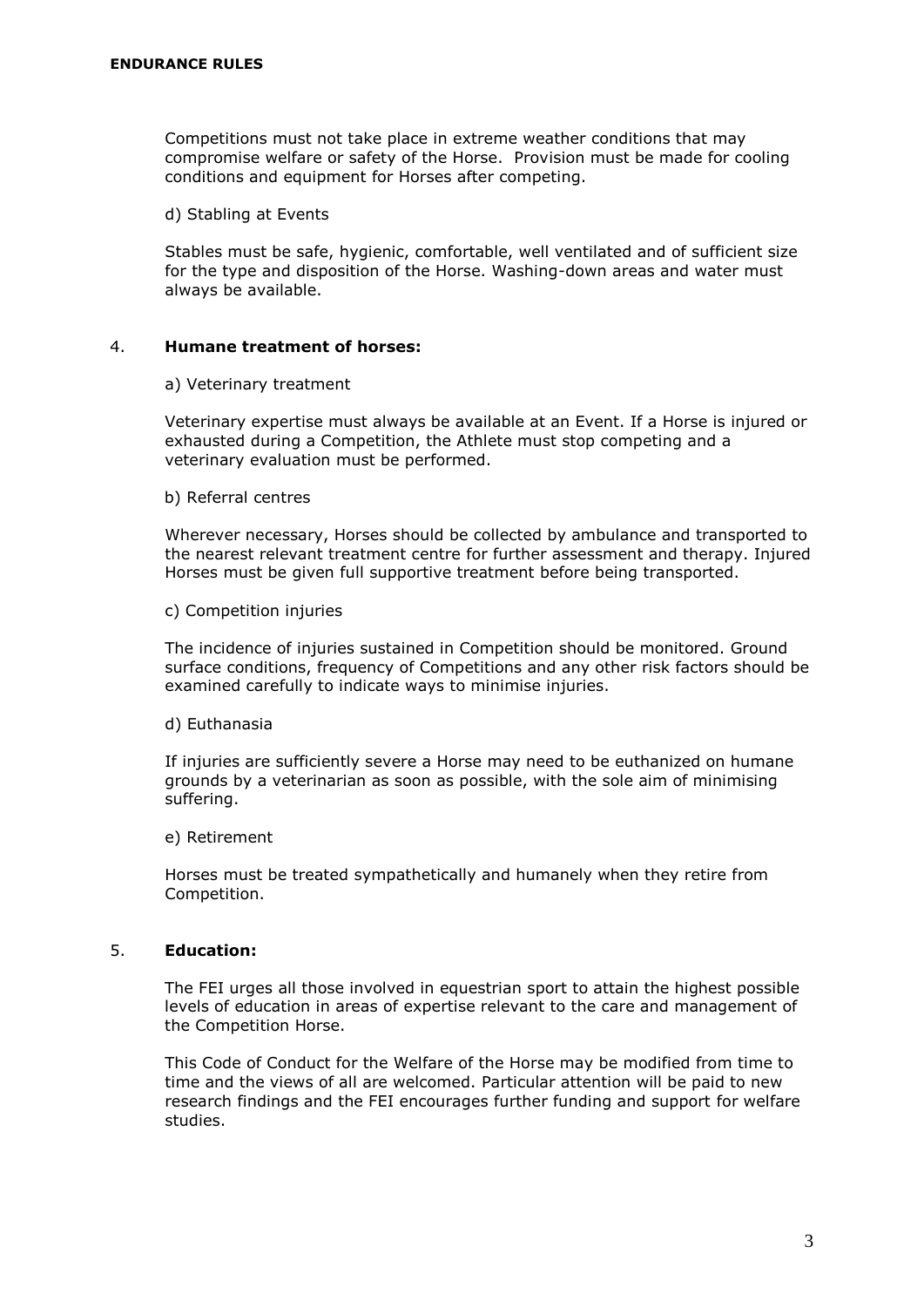## <span id="page-5-0"></span>**Chapter I The Competition**

#### <span id="page-5-1"></span>**Article 800 - GENERAL**

- **800.1** Endurance Riding is a competition to test the competitor's ability to safely manage the stamina and fitness of the horse over an endurance course in a competition against the track, the distance, the climate, the terrain and the clock. Therefore, the most important responsibility of the Technical Delegate, the Ground Jury, the Stewards, the Veterinary Commission, the Chef d'Equipe, the Team Veterinarian, the Grooms and ultimately the Athlete is to ensure the health and welfare of the horse by diligent application of their skill together with a caring, knowledgeable attitude by the Athlete. To be successful, the competitor must have knowledge of pace and efficient and safe use of the horse across country. In an Endurance Ride any member of the Genus Equus counts as a "horse".
- **800.2** The competition consists of a number of phases.
- 800.2.1 No phase may exceed 40 km and should, in principle, be not less than 20 km in length, and cannot be less than 16km.
- 800.2.2 At the end of each phase, there will be a compulsory halt for veterinary inspection. The Foreign Veterinary Delegate (FVD) and the President of the Veterinary Commission (PVC) & the President of the Ground Jury (PGJ) should be advised on the distance of each phase and consulted on the hold times in each Vet Gate(s).
- 800.2.3 Distances of 80km to 119km must have at least two Vet Gates plus the final inspection (three phases).

Distances of 120 km to 139km must have at least three Vet Gates plus the final inspection (four phases).

Distances of 140 km to 160 km must have at least five Vet Gates plus the final inspection. (6 phases) (There may be a possibility to reduce this to 5 phases subject to the recommendation of the Technical Delegate (TD) and the approval of the President of the Veterinary Commission).

- 800.2.4 Phases may be spread over one or more days.
- 800.2.5 Each phase of an Endurance competition must be separated by a compulsory rest period, or hold time.
- 800.2.6 Each day of an Endurance competition must be divided into at least three phases, separated by a veterinary inspection and a compulsory rest period, or hold time.
- 800.2.7 In every Endurance competition, there shall be at least one hold no shorter than 40 minutes.
- 800.2.8 The hold for all phases must meet a minimum ratio of 1 minute per 1 km, ie: following a 35 km phase, a minimum hold time of 35 minutes.
- 800.2.9 The maximum scheduled hold time for a single hold in a one-day event shall be 60 minutes, and in 3-Star or above events there shall be at least one hold of at least 50 minutes.
- 800.2.10 Also, hold times in vet gates requiring compulsory re-inspections must be a minimum of 40 minutes, and for such re-inspections horses are required to present no earlier than 15 minutes prior to their departure time.
- **800.3** Whatever the order and rules for starting, each competitor must carry out the whole competition as if he/she were alone and competing against the clock.
- **800.4** An Endurance Ride is a competition against the clock. The combination that finishes the course in the shortest time will be classified as the winner of the competition after successfully completing all final Veterinary Inspections and medication control as well as other protocols in place for the safety of the horse and Athlete under these Rules, the FEI General Regulations or the FEI Veterinary Regulations. Competitions shall be organised to allow Athletes to establish their own pace to compete against the clock, subject to:
- 800.4.1 Adverse Conditions: Should adverse conditions on course or other considerations arise which might compromise the opportunity to safely complete a course, the Organising Committee (OC) in consultation with the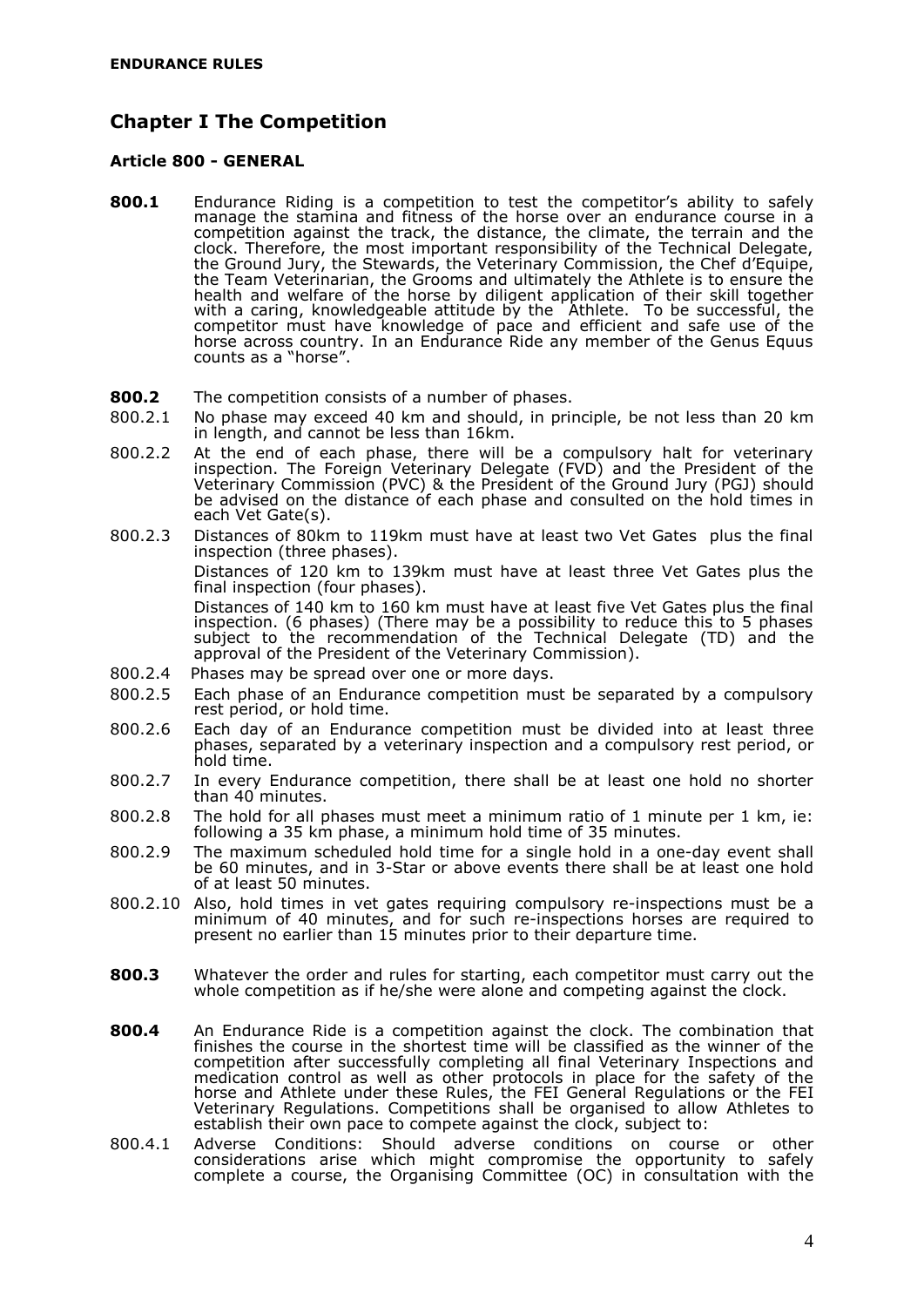Technical Delegate (TD) may establish a maximum time for a section of the course or a phase of competition and/or the closing times for one or more Vet Gates, in order to ensure Athletes are not falling too far behind the actual pace of the ride and to ensure horse safety.

800.4.2 Trail Safety: Conversely, in circumstances related to trail safety, the OC in consultation with the TD may establish sections of a course where controlled gaits of the horse and/or maximum speed apply. However, this will depend on the given circumstances of a specific course as well as time of day and generally should not exceed 5 km at any one time or 5% of the course. Generally, there should not be more than one section under controlled speed and/or set pace per phase of the course, and never in the final phase.

## <span id="page-6-0"></span>**Article 801 - THE COURSE/'Field of Play`**

- **801.1** The Technical Delegate (TD) and FEI Course designer (when appointed) shall consult with the Organising Committee (OC) to assist in creating a technically challenging course across country within the limits provided by the terrain and weather conditions, to include changes in the footing, that will test the stamina and riding skills of the combination, but not compromise the welfare of the horse.
- **801.2** The course should include naturally occurring or manmade features such as (but not exclusive to) tracks, ditches, steep climbs, descents and water crossings that implements technically challenging factors including but not limited to: footing, terrain, altitude, direction and speed.
- **801.3** The type of terrain and altitude differentials must be clearly indicated in the schedule of the competition.
- **801.4** The course should not contain more than 10% of hard surface roads intended for vehicular use.
- **801.5** The more demanding part of the course should be earlier in the ride.
- **801.6** The distance of the phases shall be determined by the OC and must be published in the schedule.
- **801.7** As far as possible those technical challenges must be left in their natural state. If necessary, they should be reinforced so that they remain in the same state throughout the competition.
- **801.8** The finish must be long and wide enough to enable several horses to finish at speed without interfering with each other, and must provide sufficient run-out to allow Athletes to safely come to a stop after crossing the finishing line in any potential sprint or gallop. It must be situated as close to the Vet Gate as possible.
	- *802* The 'field of play' is defined as; the defined course (loops or phases), the defined crewing areas on course or within the vet gate, the vet examination area and the hold area at or within the vet gate. For Championships, there will be restricted access to the field of play as defined in the schedule.

1.

2. The maximum number of grooms allowed within the vet gate will be 5 per horse to take into account availability of space or too ensure that the horse is allowed sufficient space to rest. Access to the vet gate and the vet gate examination area may be restricted by the Organiser under advice from the FEI Technical Delegate. Such restrictions must be clearly shown in the FEI approved schedule.

3. All horses must remain at all times clearly under observation of FEI Veterinary Officials, Ground Jury and Stewards.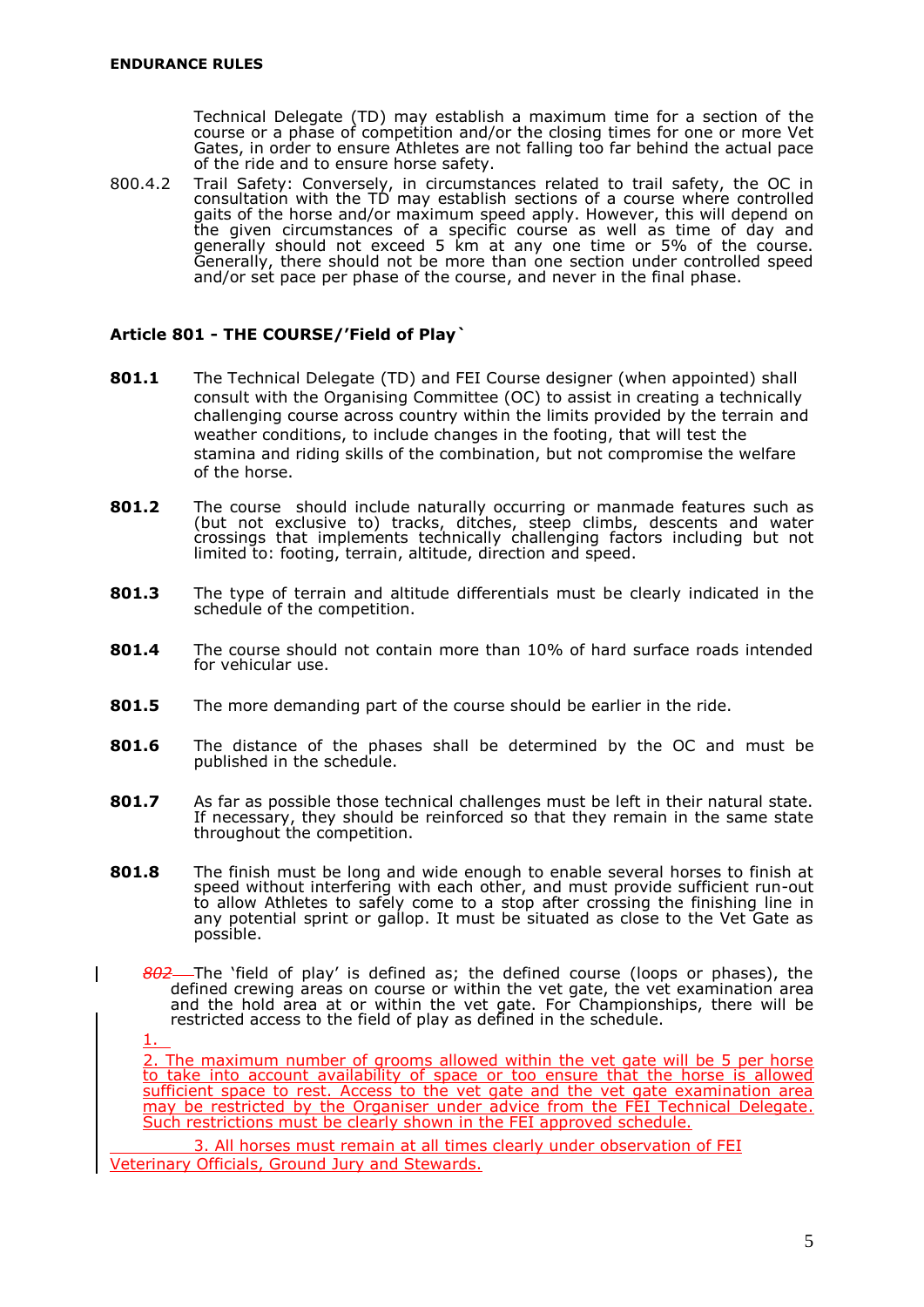#### <span id="page-7-0"></span>**Article 802 - MARKING OF THE COURSE**

- **802.1** General Requirement: The marking of the course must be done in such a manner that there is no doubt on how to proceed along the course. The markings can be flags, ribbons, indicators, lime, paint etc.
- **802.2** Order of Course: The competitor must complete the entire course in the correct order and direction as marked on the map referred to in Art. 802.6.
- **802.3** Errors on Course: Any error of course must be corrected from the place where the error has started under penalty of disqualification. Alternatively, if correcting a course error is not feasible and/or in the best interest of the horse, the Ground Jury may determine an alternative which will require the combination to complete an equivalent distance over the same type of terrain, such distance to be made up within a single phase thereby ensuring the competitor still passes through each Vet Gate in the correct order and within the time limits in force. In such cases the combination will receive a completion classification only. The Athlete and horse may earn a Certificate of Capability or meet other Qualification Criteria with such a performance, but may not be considered for the Best Condition award or for contribution to team scoring or individual classification for placing.
- **802.4** Boundary Flags: Boundary flags or other acceptable indicators must be used to mark defined sections of the course, and to mark the start and finish lines. Such flags or indicators, etc. must be respected wherever they may occur in the course under penalty of disqualification. Whenever a short cut is possible on the course the Organising Committee must place a steward to control that the obligatory passage is respected.
- **802.5** Trail Markers: Direction flags or signs are intended to show the general direction and path to be taken to help Athletes to find their way. They must be placed so that Athletes can recognise them without loss of time. A distance marker should be placed every 10 km.
- **802.6** Plan of the Course: Each Athlete will, in advance, be given access to a map or plan showing the track of the course and the location of any compulsory halts or obligatory obstacles. In Championships or 4-Star events, OCs must also provide copies of such maps or plans to each competitor.
- **802.7** Start and Finish: The start and finish of each phase must be clearly and distinctly marked with the appropriate signs.

#### <span id="page-7-1"></span>**Article 803 – PLAN OF THE COURSE**

- **803.1** Map: A map in a scale of at least 1:50'000 should be available to Athletes when the course is finalised, preferably at the ride briefing and certainly before the start of the ride.
- *803.2* Completion of Course Design: The course of an Endurance competition should be officially established at least 7 days before the competition begins and approved by the Technical Delegate prior to handing over to the Ground Jury.

#### <span id="page-7-2"></span>**Article 804 - MODIFICATION TO THE COURSE AND RESCHEDULING/DELAY OR ABANDONMENT OF EVENTS**

**804.1** Course Modification: After the course has been officially established, no alteration shall be made without the approval of the Technical Delegate (TD) and the Ground Jury (GJ).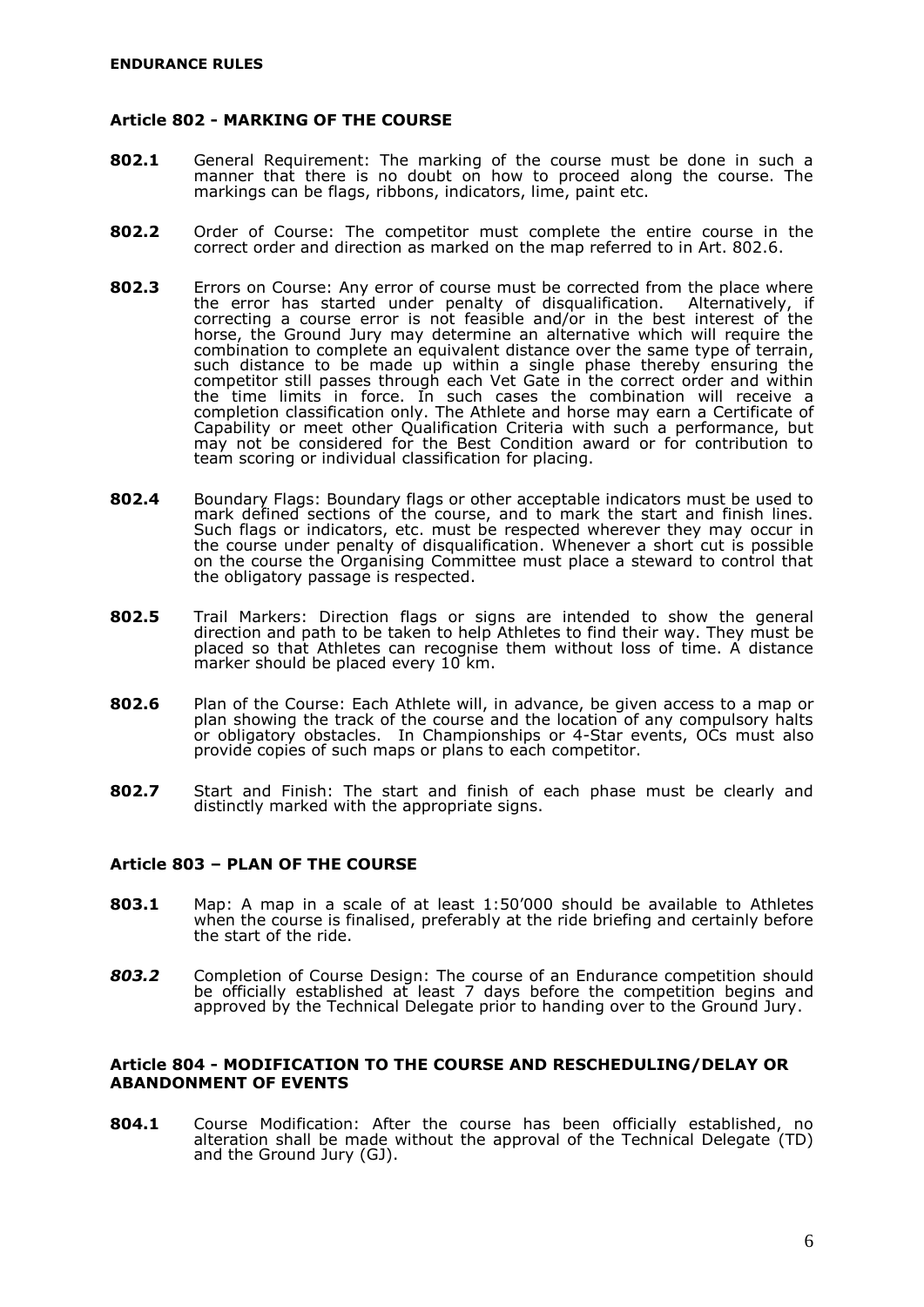- **804.2** Rescheduling/Delay of Event: In exceptional circumstances, as set out generally in Art. 804.2.4, an event may be rescheduled or delayed in start by:
- 804.2.1 Advance of Event (Up to an hour before First Veterinary Inspection): A decision of the Technical Delegate in consultation with a representative of the OC, the FVD, the PVC and the PGJ.
- 804.2.2 After commencement of the Event: A decision of the President of the Ground Jury in consultation with the GJ, a representative of the OC, the FVD, the PVC, and the TD.
- 804.2.3 OC Responsibility: Organising Committees are encouraged in all event planning to anticipate the possibility of the need to either delay the start of an event by up to 30 hours and/or to reschedule completely. In CEIO, 4-Star and Championship events, the OC should include reference to such potential in its Schedule.
- 804.2.4 Exceptional Circumstances: Such Exceptional Circumstances are those which arise on short notice and can be reasonably foreseen to produce unreasonable and unfair risks to Athlete and/or horses during the conduct of the event. Examples and advice for determining such shall be provided in the Endurance Notes for Guidance.
- **804.3** Abandonment of Event: When catastrophic occurrences or circumstances arise at or during an event, as set out generally in Art. 804.3.4, an event may be abandoned whereby:
- 804.3.1 Advance of Event (Up to an hour before First Veterinary Inspection): A decision of the Technical Delegate in consultation with a representative of the OC, the FVD, the PVC and the PGJ.
- 804.3.2 After commencement of the Event: A decision of the President of the Ground Jury in consultation with the GJ, a representative of the OC, the FVD, the PVC, and the TD.
- 804.3.3 OC Responsibility: Organizing Committees are encouraged in all event planning to anticipate the possibility of the need to abandon an event and evacuate the venue.
- 804.3.4 Catastrophic Occurrences or Circumstances: Those which arise on short notice and are determined to dangerously risk Athlete and/or horse safety, and which cannot be avoided through Course Modification, Rescheduling or Delay of the Event. Examples and advice for determining such shall be provided in the Endurance Notes for Guidance.
- **804.4** Nature of Endurance: In all cases it should be remembered that this discipline anticipates competition over and in challenging terrain, weather and circumstances as a test of endurance, and so delay, rescheduling and abandonment should be used only as extraordinary remedies.
- **804.5** Notifications: In any case noted above, the Athletes and/or the Chefs d'Equipe, as well as the OC, Timing Team and all event Officials should be officially and personally informed as soon as practicable of the decision, certainly before the start or before the phase concerned.

## <span id="page-8-0"></span>**Article 805 - METHOD OF STARTING**

- **805.1** Horses must not cross the starting line before the signal is given.
- **805.2** If a combination makes a start which is in any way false, under penalty of disqualification the combination must return and re-cross the start line. However, their starting time will be recorded as if they had started when originally given the signal.
- **805.3** The starting time of any Athlete who does not present himself/herself on time for start is recorded as if they had started on time. No competitor may start later than 15 minutes after the official starting time under penalty of disqualification.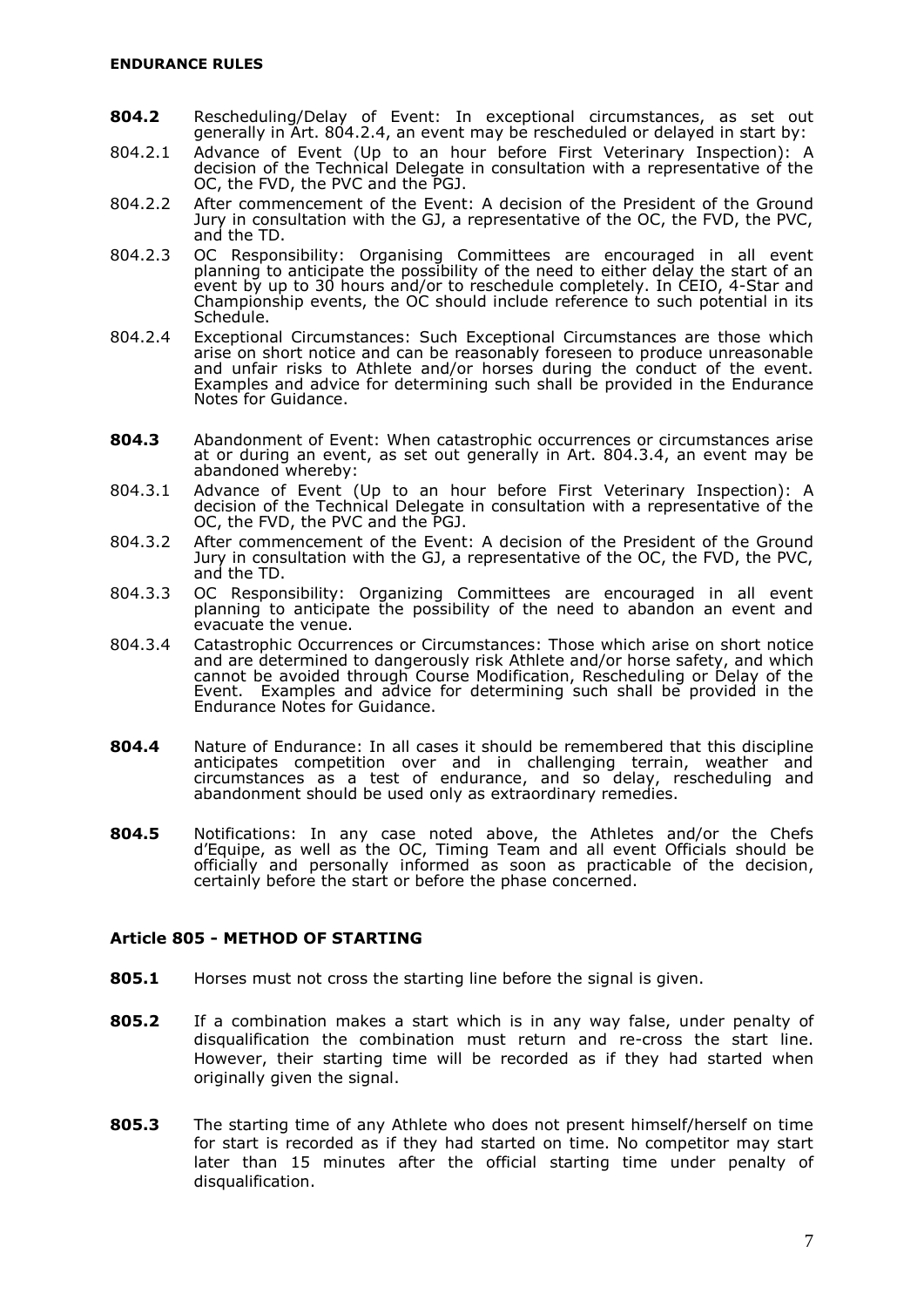**805.4** A mass start may not be used on following day(s) in multi-day events. Combinations should start the following day with the same time interval difference as noted at finishing the day before. This will continue for a period of time i.e. one hour, to be set at the discretion of the President of the Ground Jury and the Technical Delegate in consultation with the Organising Committee. Thereafter those remaining will start together.

#### <span id="page-9-0"></span>**Article 806 – TIME AND RECORD KEEPING**

- **806.1** As timing plays such an important part in the competition, OCs must ensure that each Athlete's start and finish time for each timed phase is accurately noted and recorded by properly qualified persons using synchronised timekeeping methods. (See Endurance Notes for Guidance).
- **806.2** Each Athlete will be issued a time card or acceptable and reliable alternative for each phase. (See Endurance Notes for Guidance).
- **806.3** OCs must arrange for alternative power sources and back-up record-keeping for timing and all recorded information when electronic systems (recommended at 3\* events or higher) are the primary methodologies. Time keeping systems with Stewards to monitor and/or timekeepers are required at the start and finish of each timed phase to record the times of each competitor.
- **806.4** Time is counted from the instant the signal is given to start until the instant when a combination crosses the finish line.
- **806.5** The veterinary gate system at compulsory halts must be used. (See Endurance Notes for Guidance).
- **806.6** At vet gates, the timing of the combination's presentation for inspection must be performed in such a manner to avoid any delay to a competitor's timing caused by the arrival of several horses simultaneously for inspection.

## <span id="page-9-1"></span>**Article 807 – COMPETITION & FAIR PLAY**

- **807.1** An Athlete may lead or follow their horse on course, but must be mounted to pass through the start of any day and the finish line of the day's final phase under penalty of disqualification.
- **807.2** An Athlete who does not respect any given time limits will be deemed to have failed to qualify for the next phase or final classification.
- **807.3** On the course, no other person may lead or ride the horse once the combination has started under penalty of disqualification.
- **807.4** Wilful obstruction of an overtaking combination by a slower combination is penalised by disqualification. This is not to prevent competition between Athletes on course for placing, but is intended to apply in situations where the slower combination is being lapped or passed due to travelling at a significantly slower pace or because of other problems of refusal or equipment issues.
- **807.5** A combination who fails to qualify for the next phase of competition or is disqualified for any reason must leave the course at once and has no right to continue unless there is no viable alternative and only after being approved by a member of the GJ or, if not available, a Steward.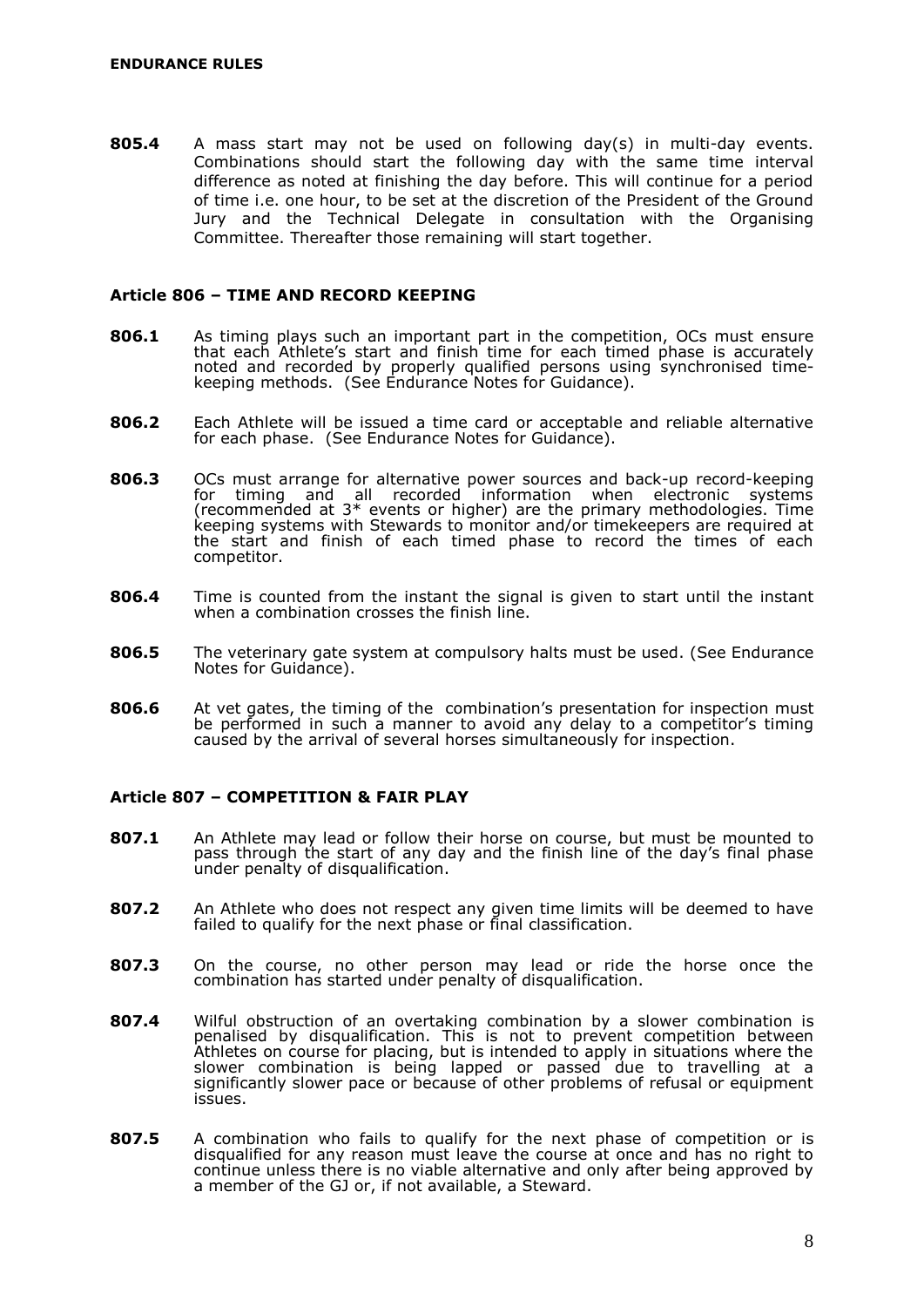- **807.6** Permitted Assistance During Event or On Course:
- 807.6.1 The Event Schedule shall specify where assistance (crewing) is allowed both within vet gates and on course during an event.
- 807.6.2 Combinations must have access to water on course at least every 10 kms.
- 807.6.3 In any case including while on course, for example after a fall or if the Athlete is separated from their horse, or in the case of loose or lost horseshoes, a combination may be assisted.
- 807.6.4 For other Permitted Assistance that is allowed please see Endurance Notes for Guidance. The Event Schedule shall be determinative for each event.
- **807.7** Forbidden Assistance: The following types of activities are forbidden, subjecting offending Athletes to a warning, the receipt of yellow card warning(s) or disqualification at the discretion of the GJ, including but not limited to:
- 807.7.1 Being followed, preceded or accompanied on any part of the course by any bicycle, pedestrian or an Athlete not in the competition.
- 807.7.2 Providing aid on any part of the course not specifically designated for such aid.
- 807.7.3 Accepting aid on any part of the course by someone not authorised to provide it.
- 807.7.4 Being followed, preceded or accompanied on any part of the course or immediate adjacent access track as defined (see notes for guidance) by any vehicle (notwithstanding art. 807.6.1).
- 807.7.5 A third party encouraging a horse to trot in a vet gate.
- 807.7.6 Someone on course encouraging the horse(s) by any means whatsoever.
- 807.7.7 Cutting wire fences, or altering a part of an enclosure on or within the course so as to clear a way or to cut down trees or eliminate challenges or alter technical aspects of the course.
- 807.7.8 Accepting any intervention by a third party, whether solicited or not, with the object of giving advantage to the Athlete or their horse.
- 807.7.9 Conflict of Interest: Officials who may have a real or perceived Conflict of Interest should notify the OC at the time of appointment or as soon as a conflict of interest arises prior to the competition. If the declared conflict of interest, in the opinion of the President of Jury, impairs or appears to impair the integrity of the judging of the competition, the official will have to stand down. Conflicts of Interest should be declared at the pre-ride briefing of officials and athletes.

## <span id="page-10-0"></span>**Article 808 - SCHEDULE OF THE COMPETITION**

- **808.1** In the schedule which is published by the Organising Committee of any CEI event, it is not necessary to repeat the FEI General Regulations or the FEI Rules for Endurance Riding. It is sufficient to give the category of the competition, the distances, the speeds, time limit and the possible time limit for each phase, method of classification, rules for starting, method used for marking the course, procedures at compulsory halts, outline of the course (to include changes in altitude) and of possible obstacles.
- **808.2** For additional specifics related to Endurance schedules, please refer to the Endurance Notes for Guidance.
- **808.3** In addition to the conditions of the competition (closing date for entries, place and time of start, number and length of compulsory halts, entry fees and prizes), it will be usual to include such administrative arrangements as transport facilities, accommodation for Athletes and grooms, stabling, forage etc.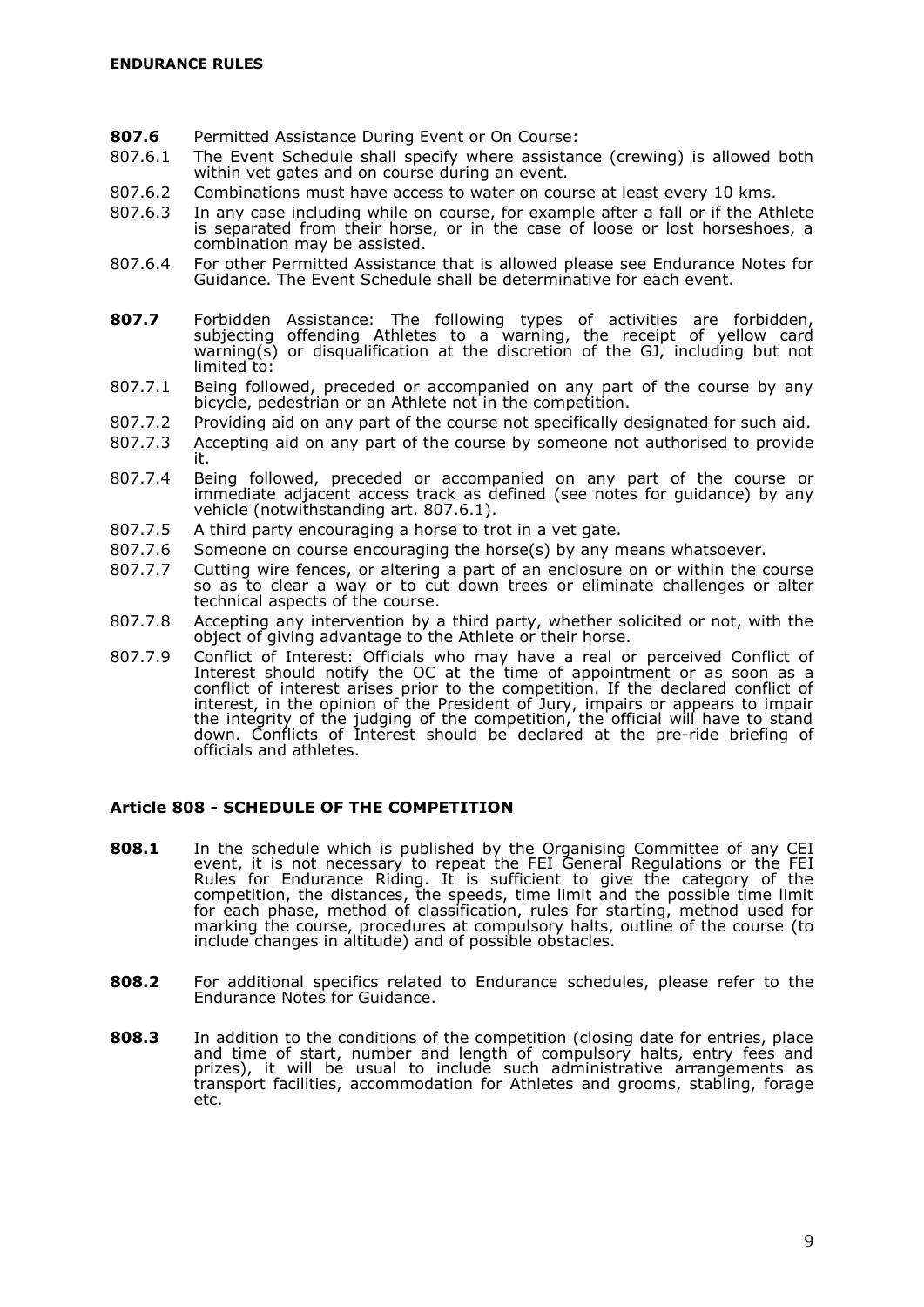### <span id="page-11-0"></span>**Article 809 – DRESS CODE**

- **809.1** Protective headgear, of a recognised equestrian/endurance standard and securely fastened, is compulsory for all persons at all Endurance events whilst mounted.
- **809.2** Safe riding footwear with heels of 12 mm or more, or alternatively caged/boxed stirrups/equestrian safety stirrups are compulsory for all persons at all Endurance events whilst mounted.
- *809.3* Dress, that is appropriate and not detrimental to the image of Endurance Riding, is required at all CEIs.

At all FEI Events it is compulsory to wear the following dress:

- 809.3.1 For those taking part in pre-ride  $1<sup>st</sup>$  Inspection/Opening Ceremonies, Best Condition and Awards/Prize-giving Ceremonies,
	- Athlete: Smart Pressed Team or Individual Riding uniforms.
	- Team Officials, Grooms, Crews: Smart Pressed Team or Individual uniforms.
	- FEI Officials: Smart Clothing to include jacket and tie where applicable,
	- Shorts or sandals are unacceptable standards of dress and will not be allowed.
- 809.3.2 During the actual ride:
	- Athlete: Appropriate riding attire, shirt/polo shirt to include a collar.
	- Team Officials, Grooms, Crews: Smart Team or Individual attire. No shorts within the Vet Inspection area, or sandals allowed within the 'Field of Play' (safety).
	- Officials: Smart working attire, no shorts or sandals.
- <span id="page-11-1"></span>809.3.3 FEI General Regulations with regard to advertising applies.

## **Article 810 - SADDLERY AND EQUIPMENT**

In principle, there is no restriction on saddlery however it must be in safe condition and fit the horse. (refer also to FEI Veterinary Regulations); Any type of rein that may unduly restrict the free movement of the head of the horse, including, but not limited to Draw (Running) Reins/French Reins are forbidden.

- **810.1** Specific safety equipment, such as reflective items or otherwise, may be required as indicated in the schedule of the competition.
- **810.2** Whips (or the use of any other item as a whip) and Spurs are prohibited.
- **810.3** The use of mobile phones and GPS devices are permitted. All other forms of communication devices must be approved by the Ground Jury prior to competition.
- **810.4** FEI General Regulations with regard to advertising applies.

## <span id="page-11-2"></span>**Article 811 – CRUELTY**

**811.1** Any act or series of actions which, in the opinion of the Ground Jury can clearly be defined as cruelty or abuse shall be penalised by disqualification and as otherwise allowed under the GRs, and the individual concerned shall be reported to the FEI.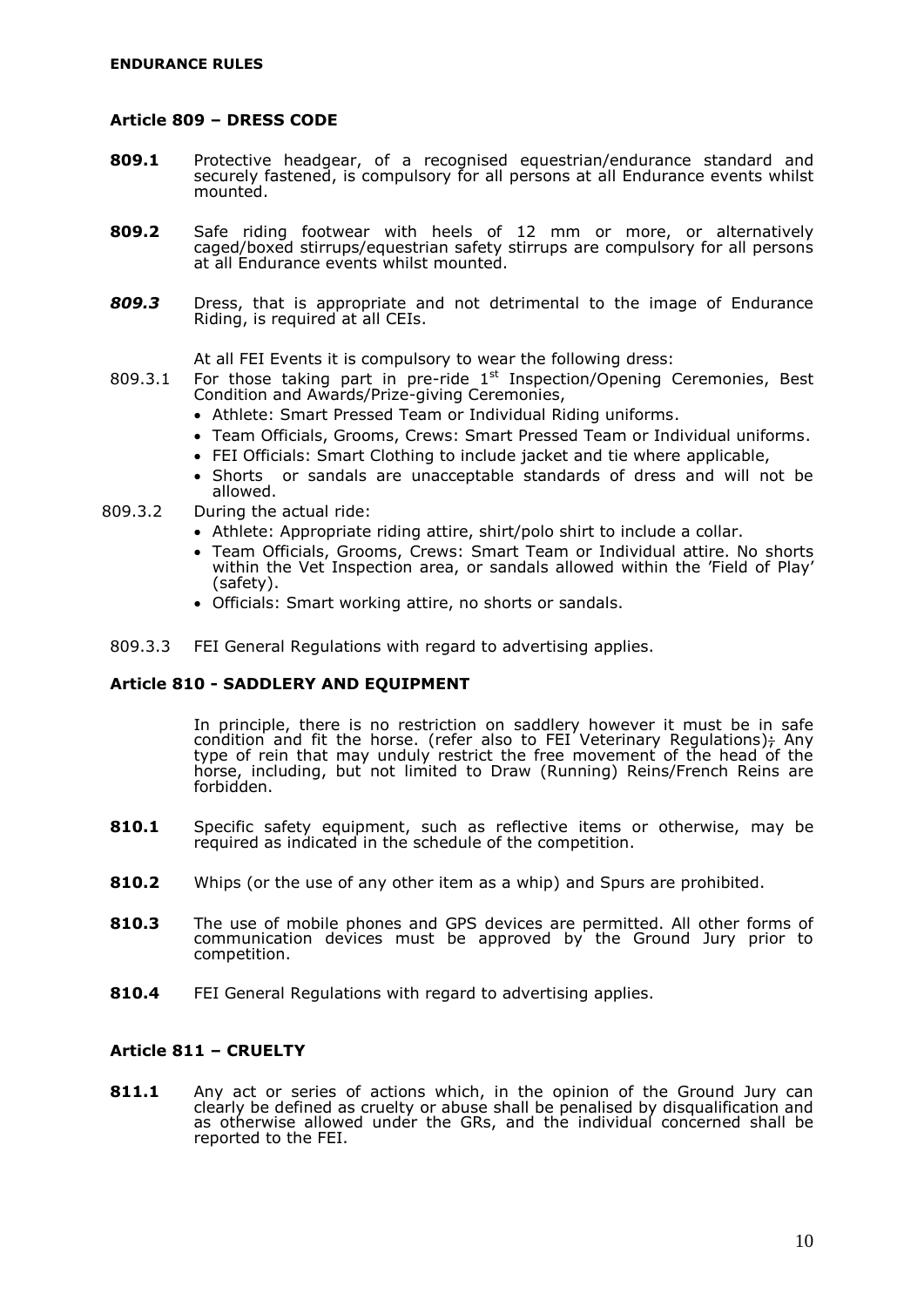**811.2** Reports of such actions must be accompanied whenever possible by the signatures and addresses of witnesses of the actions. The reports must be given to the Ground Jury or the Secretary of the Organising Committee as soon as possible.

## <span id="page-12-0"></span>**Article 812 – WEIGHTS**

- **812.1** At all senior CEI4\* Championship events, the minimum riding weight for Athletes must be 75kg to include all riding equipment (Art.812.6).
- **812.2** At senior CEI3\* events the minimum riding weight may be between 70kg and 75 kg - details to be clearly shown on the approved ride schedule. Only events with a minimum riding weight of 75kg count as qualifying rides for senior Championships as defined in Art 816.3.13.
- **812.3** At CEI 1\* and 2\* events alternative weight divisions or gender divisions may be allowed, subject to prior approval by the FEI, and must be clearly specified in the FEI schedule
- **812.4** There shall be no minimum weight in Young Rider and/or Junior competitions.
- **812.5** When a minimum weight is required, weight control must be carried out before the start and, where applicable, after the finish and may take place at random during the event.
- **812.6** Athletes must be weighed out and, where necessary, be weighed with all riding equipment (excluding bridle). The Athlete must maintain the minimum riding weight at all times during the riding phases under penalty of disqualification. It is the Athlete's responsibility to weigh immediately after crossing the finish line if requested to do so by an FEI Official.
- **812.7** Organisers must provide a reliable weighing machine with recalibration capability.

## <span id="page-12-1"></span>**Article 813 – CLASSIFICATION**

- **813.1** Individuals: In an endurance competition, the winner is the combination with the shortest elapsed riding time who successfully passes or complies with all protocols and requirements, including but not limited to the final veterinary examination. The schedule of the competition must clearly define the method of classification.
- **813.2** Teams: The winning team is the team with the best time after adding the final classification of the three highest placed combinations in the team. In the case of a tie, the winning team will be the one whose third combination has the best time. In the event there are fewer than 3 members of a team who are classified, such teams are not eligible for team placing.
- **813.3** Dead Heat: When two or more combinations, who started together, have the same total elapsed riding time, they are classified according to their respective passage across the finish line.
- **813.4** Disqualification, Retirement or Failure to Qualify for the next Phase:
- 813.4.1 Disqualification: Occurs when an Athlete is penalized by the GJ and removed from further competition for a violation of these Rules, the FEI General Regulations, the FEI Veterinary Regulations, or the Schedule.
- 813.4.2 Failure to Qualify for the Next Phase: Results when a combination is removed from competition for failure to successfully pass a veterinary inspection, to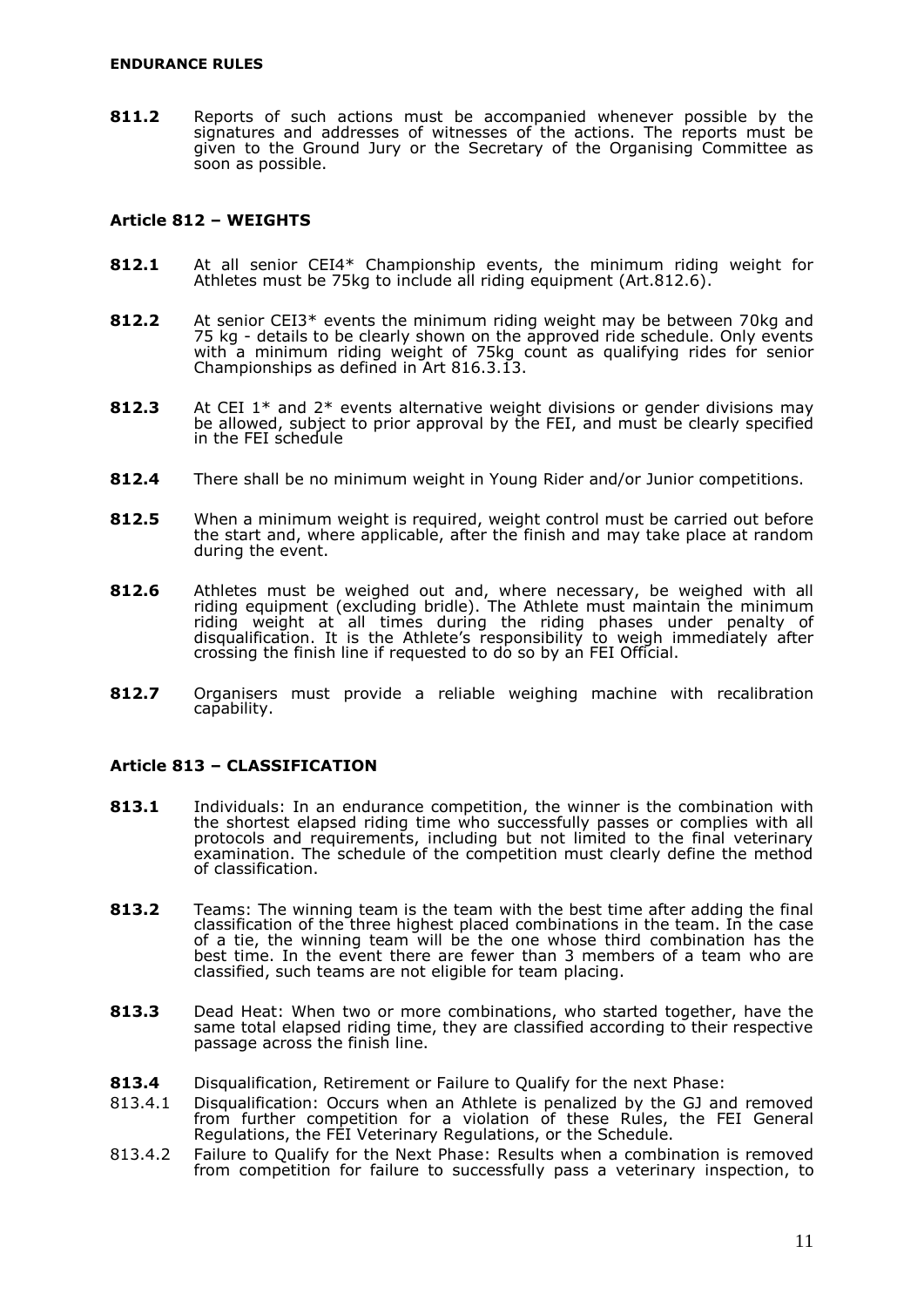complete the full course as required, or to meet all time requirements for presentation or completion.

- 813.4.3 Retirement: Results when an Athlete voluntarily withdraws from competition, but may only be considered voluntary and a Retirement when: the combination has correctly finished all phases to that point; the combination has completed its most recent phase by passing all required veterinary inspections following that phase, including compulsory **re-**inspection or veterinary requested re-inspection; and, Art. 813, herein, has not otherwise provided for removal from competition.
- **813.5** All horses removed from competition, voluntarily or otherwise and at any point within the event, must be/have been presented for veterinary inspection within 30 minutes of removal. If removal occurs on course the horse must be inspected by a member of the veterinarian panel as soon as it is returned to the ride base and the horse's veterinary records updated accordingly.

## <span id="page-13-0"></span>**Chapter II Definition of Endurance Events**

## <span id="page-13-1"></span>**Article 814 - CATEGORIES OF ENDURANCE RIDES**

International Endurance Rides are divided into:

- CEI (Concours de Raid d'Endurance International),
- CEIO (Concours de Raid d'Endurance International Officiel).

The International Endurance Rides specified below are governed by the General Regulations and the Veterinary Regulations of the FEI and by the rules herein. They are divided into:

## **814.1 CEI Events**

- 814.1.1 They must comply with the requirements of the FEI General Regulations and the FEI Rules for Endurance Riding.
- 814.1.2 In these Rides, there must only be an official individual classification.
- 814.1.3 Where there is a team competition, it may not be considered as an Official Team competition and each member of the team will automatically be considered as an individual competitor. The number of teams which can be accepted is at the discretion of the Organising Committee. Teams may consist of three to five Athletes, not necessarily of the same nationality, details to be indicated in the approved schedule.
- 814.1.4 These rides may be held in conjunction with wider national or FEI approved series or programs, with approval of the FEI, in consultation with the Technical Committee, which shall reserve the right to require the series or program be run under CEIO or CEI-4 Star requirements, regardless of distances.
- 814.1.5 CEIs are defined in the FEI Calendar. CEIs are divided into four different star levels as follows:
- 814.1.5.1 **4 Star:** Senior Championships of a minimum of 160 km in one day, Young Horse Championships for 7 year olds – maximum distance 130kms, Junior and Young Rider Championships of a minimum of 120 km, maximum of 130km in one day. Regional Championships where the OC can apply for a change of distance to take into account local climatic or other conditions. Maximum Pulse at Vet Gates: 64 bpm within 20 minutes.
- 814.1.5.2 **3 Star**: All rides of 140 km 160 km in one day, or 90-100 km per day over 2 days, or 70- 80 km per day over 3 days or more. Maximum Pulse at Vet Gates: 64 bpm within 20 minutes.
- 814.1.5.3 **2 Star:** All rides between 120 km and 139 km in one day or between 70 km and 89 km per day over two days. Maximum Pulse at Vet Gates: 64 bpm within 20 minutes.
- 814.1.5.4 **1 Star:** (Low Level Event) All rides between 80 km and 119 km in one day. Maximum Pulse at Vet Gates: 64 bpm within 20 minutes.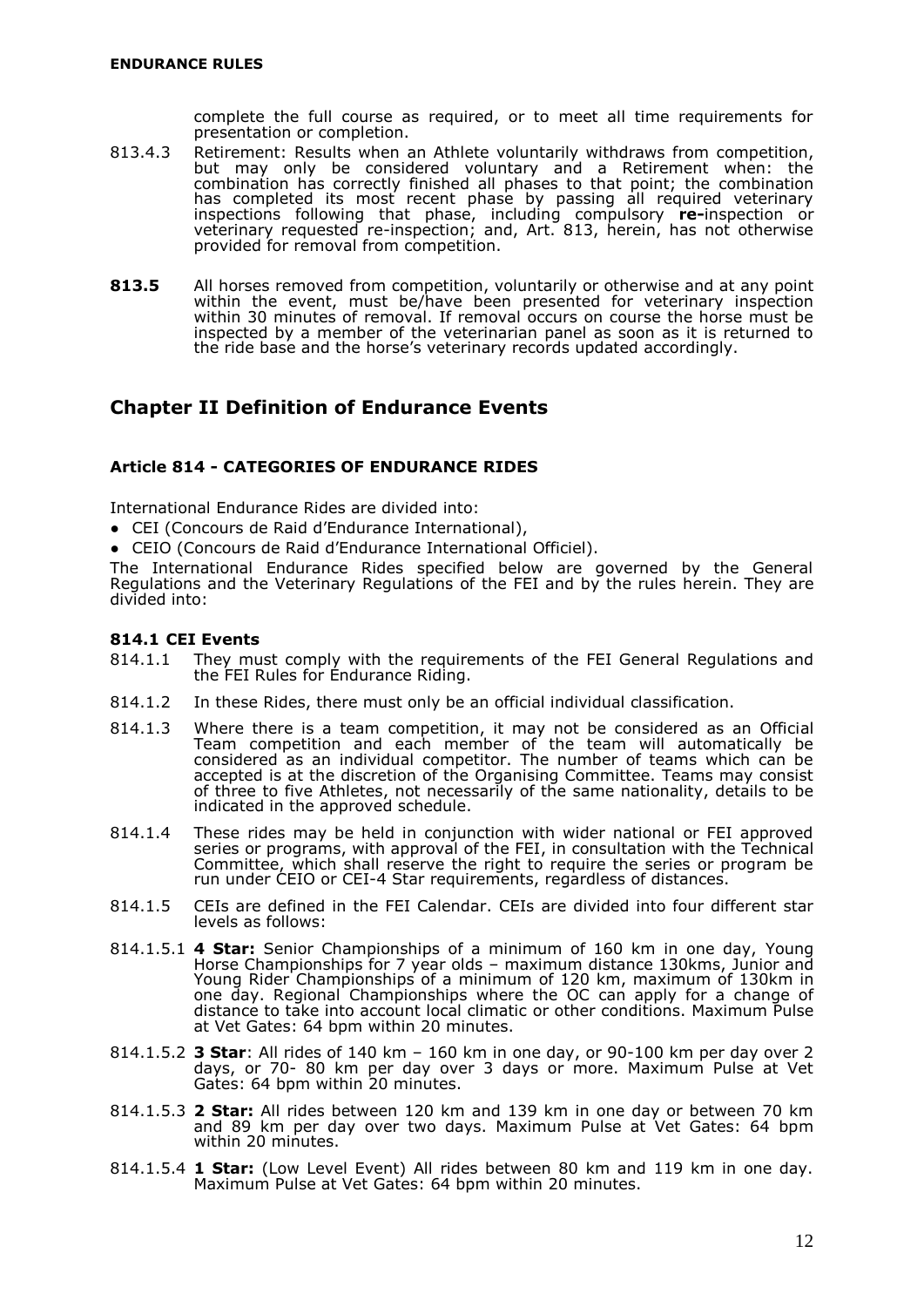- 814.1.5.5 At the Final Inspection, the Maximum Pulse shall be 64 bpm within 30 minutes.
- 814.1.5.6 To compete in any FEI sanctioned event all Athletes and horses must be registered with the FEI as per FEI General Regulations.
- 814.1.6 The FEI may create special categories of rides and apply specific CEI Star system requirements for officials and eligibility to participate, regardless of distance for emerging programs in developing nations or regions or for purposes of research into future needs for changes to these Rules, including alteration of weight divisions or special categories or divisions within competitions. In such cases, there will be requests made for ongoing input from NFs and the FEI Veterinary Committee.
- 814.1.7 The FEI will determine, in consultation with the FEI Technical Committee, OC and applicable NFs what Star system requirements to apply to World Cup rides or finals, as well as to national, regional, continental or world series of rides or multiple ride cup programs.
- 814.1.8 The pulse criteria may be reduced during the ride if, in the opinion of the President of the Vet Commission in consultation with the FVD, the President of the Ground Jury and the TD they believe there is a danger to the safety of the horses.

## **814.2 CEIOs**

- 814.2.1 CEIOs must comply with the requirements laid down in the General Regulations and the Rules for Endurance Riding.
- 814.2.2 At a CEIO, there must be an individual and a team classification. Each nation may enter only one team. A minimum of three teams is necessary for the team competition to be considered as an official team competition. Each team must be composed of a minimum of three combinations. The three best results will be considered for the final classification. In the event that less than three members of a team are classified, such a team shall not be eligible to be placed as a classified Team, even if it leaves medal or award places vacant.

## **814.3 Regional Games**

Endurance Rides at the Regional Games must comply with the requirements laid down by the various IOC affiliated Regional Games Associations, as well these Rules and the FEI GRs.

## <span id="page-14-0"></span>**Article 815 - ELIGIBILITY**

**815.1** Any person from the year in which he/she reaches his/her 14<sup>th</sup> birthday and who is duly authorised by his/her National Federation is eligible to take part in all Endurance Rides (CEIs, CEIOs and Championships – Senior and Junior/Young Rider).

**815.2** Horses:

- 815.2.1 Horses must be at least 5 years old to qualify as Novices.
- 815.2.2 For CEIs 1-Star through 2-Star competitions horses must be at least 6 years old to participate.
- 815.2.3 For 3-Stars competitions horses must be at least 7 years old to participate.
- 815.2.4 For 4-Stars, CEIOs and Championships (excluding Young Horse Championships where the minimum age must be 7years) horses must be at least 8 years of age.
- 815.2.5 Mares obviously in advanced pregnancies, meaning over 120 days, or with foal at foot cannot be entered in any CEI event.
- 815.2.6 All ages are determined as of the date of the event for which eligibility to participate is sought, and must be confirmed either through reliable registrations or written veterinary opinion, which may be recorded within Passports. Northern Hemisphere horses are deemed to have their birthday on the  $1^{st}$  January and Southern Hemisphere horses on the  $1^{st}$  August.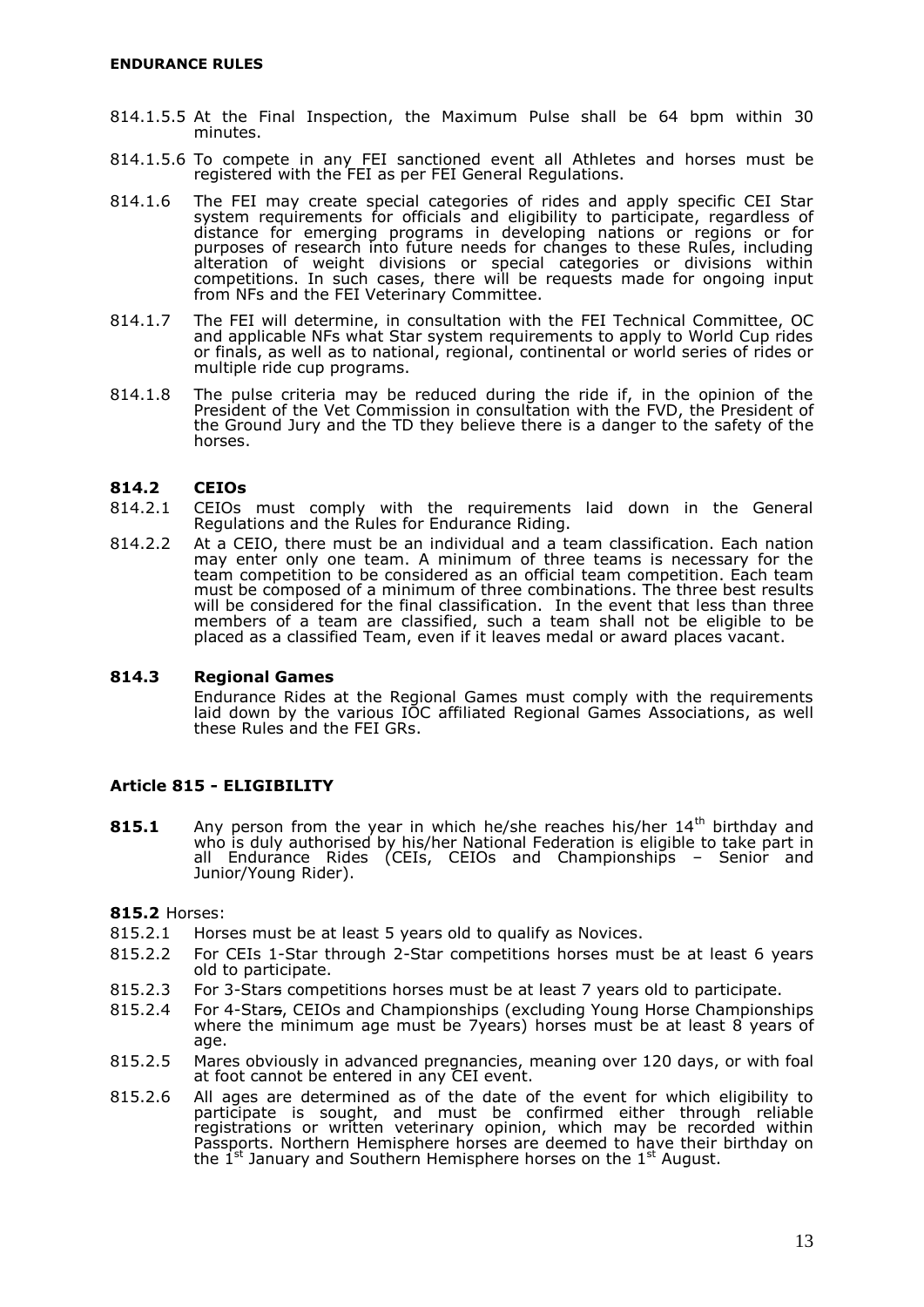- **815.3** Mandatory Rest for Horses:
- 815.3.1 After competing in a CEI events, a horse must be given a mandatory minimum rest period, as defined, before it is again eligible to participate in a National or FEI competition (Rest Period commences at Midnight on the day that the ride finishes as denoted by the maximum ride time allowed and finishes at Midnight, the day before published ride start time):

| Distance completed | start – 40 km           | 5 days (retirement only) |
|--------------------|-------------------------|--------------------------|
|                    | start – $80 \text{ km}$ | 12 days                  |
|                    | Over 80 - 120 km        | 19 days                  |
|                    | Over 120 km -140 km     | 26 days                  |
|                    | Over 140 Km             | 33 days                  |
|                    |                         |                          |

See articles 815.3.3 and 815.2.4 for extended mandatory rest periods following immediate invasive treatment.

815.3.2 Invasive treatment is defined as:

Any treatment of a horse which involves the puncture or incision of the skin or insertion of any instrument or foreign material into the body is considered invasive. Exceptions to the rule would be the administration of oral electrolytes or acupuncture. Any metabolic condition diagnosed in a horse that has Failed to Qualify that left untreated would compromise or threaten the welfare of the horse would be considered a condition requiring invasive treatment.

- 815.3.3 If a horse has Failed to Qualify for metabolic reasons which require immediate invasive treatment at any CEI events it must be given a mandatory rest period of 60 days before it is again eligible to participate in a CEI event.
- 815.3.4 If a horse has Failed to Qualify for metabolic reasons which require immediate invasive treatment at any 2 consecutive CEI events or twice within any 3 month period, it must be given a mandatory rest period of 90 days before it is again eligible to participate in a CEI event.
- 815.3.5 It is the responsibility of the FVD and the Treatment Veterinarian to review, on a case by case basis, the treated horses at the end of an event and classify each case as that is immediate invasive treatment, incurring mandatory rest or Authorised Treatment.
- 815.3.6 The FEI in consultation with the FEI Technical Committee and FEI Veterinary Department may decide to create a supplementary schedule.

#### <span id="page-15-0"></span>**Article 816 - QUALIFICATION PROCEDURE & CERTIFICATES OF CAPABILITY (Please refer to Endurance Notes for Guidance for Transitional Arrangements)**

- **816.1** Novice Qualifying: To be administered by each NF.
- 816.1.1 Horses and Athletes must, though not necessarily as a combination:
- 816.1.1.1 Successfully complete 2 rides of distances between 40-79 km and 2 rides of between 80-90 km at speeds of 16 kph or under-then.

816.1.1.2 Successfully complete 1 rides of a distance between 80-90 km at open speed.

- 816.1.2 Athletes and Horses must complete the requirements of this qualifying phase all within the 24 month period and no shorter than 12 months, immediately prior to taking part in an FEI competition.
- **816.2** CEI Star Qualifying: To be determined according to FEI records and database, and attested to by each NF.
- *816.2.1* All horses and Athletes must have successfully completed Novice Qualifying to be eligible for CEI Star Qualifying.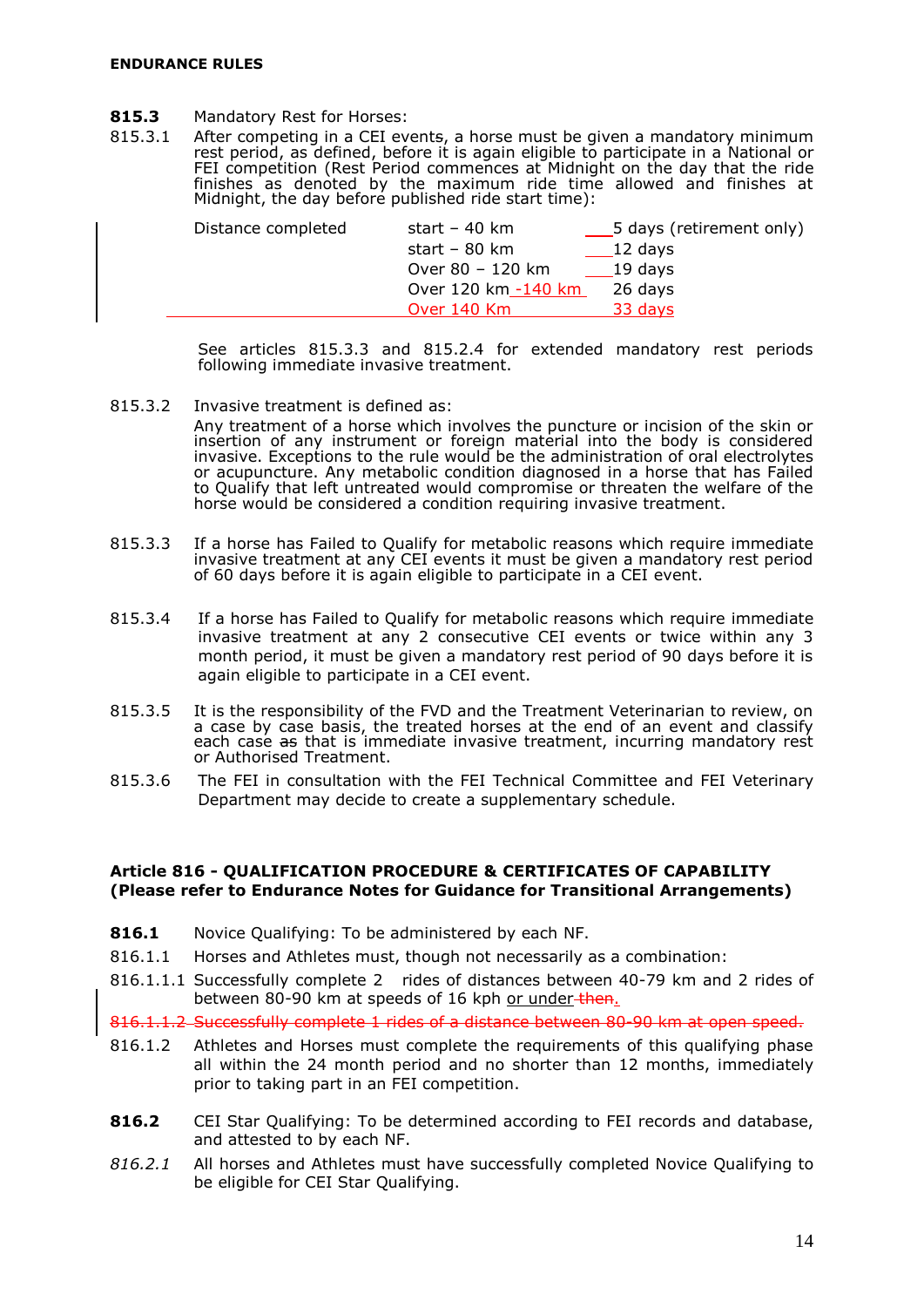- 816.2.2 Horses and Athletes, not necessarily as a combination must successfully complete FEI competitions to progress through the Star system, beginning with a successful completion at the 1-Star level, thereby qualifying to move up through each Star category as defined in Art 814.
- 816.2.3 Star System Qualification for Athletes to 3\* level will be for life.
- 816.2.4 Star System Qualification for Horses shall be valid for a period of 24 months. Should a horse fail to complete an event at the next level for which it has qualified within that period it will need to re qualify for its existing level again before progressing further.

## **816.3 4\* Championships:**

## **Junior/Young Riders**

## **Horses:**

- 816.3.1 Horses must have graduated through the qualifying processes outlined above for Novice and CEI-Star qualifying up to, and including, the distance of the event for which a Certificate of Capability is sought.
- 816.3.2 Horses must have successfully completed at least 2 CEI 2\* events or higher.
- **816.3.3** Of these 2 CEI events, at least one must be no less than 14 kph, and the same, or higher distance and time frame as the 4-Star Championship and achieved no earlier than 24 months prior to, no later than the close of nominated entries for Championship and/or 60 days prior to the event, which ever comes first. This one ride must be in combination with the nominated Athlete unless that Athlete is a J/YR Elite Endurance Athlete. In such cases the horse can be ridden by any other applicable J/YR Athlete.

#### **Athletes:**

- 816.3.4 To achieve J/YR Elite Athlete status, Athletes must have successfully completed a minimum of ten CEI  $2*$  120km events or higher. To maintain J/YR Elite Athlete status, Athletes must successfully complete at least one CEI 120 km or higher within every successive 24 months.
- 816.3.5 Athletes who receive any form of a suspension as defined under the FEI General Regulations (Penalties) or have committed an offense under the FEI Equine Anti Doping and Control Medication regulations, will automatically lose their Elite Status and will be required to re-qualify again by completing ten CEI2\* events commencing either after the period of suspension or after the 'fast track' decision is finalised.
- 816.3.6 Athletes must have graduated through the qualifying processes outlined above for Novice and CEI-Star qualifying up to, and including, the distance of the event for which a Certificate of Capability is sought.
- 816.3.7 Athletes must have successfully completed at least 3 CEI  $2^*$  events or higher.
- 816.3.8 Of those 3 CEI events, one must be at the minimum speed no less than 14 kph, and the same, or higher distance and time frame as the  $4*$ Championship and achieved no earlier than 24 months prior to, no later than the close of nominated entries for Championship and/or 60 days prior to the event, which ever comes first. This one ride must be in combination with the nominated horse unless that Athlete is a J/YR Elite Endurance Athlete.

*Recording and Proof of Qualification:* Approved records must be provided for Rider/Horse results for eventual insertion into FEI Database/Passports as required. However, the ultimate responsibility for proof still remains with each NF.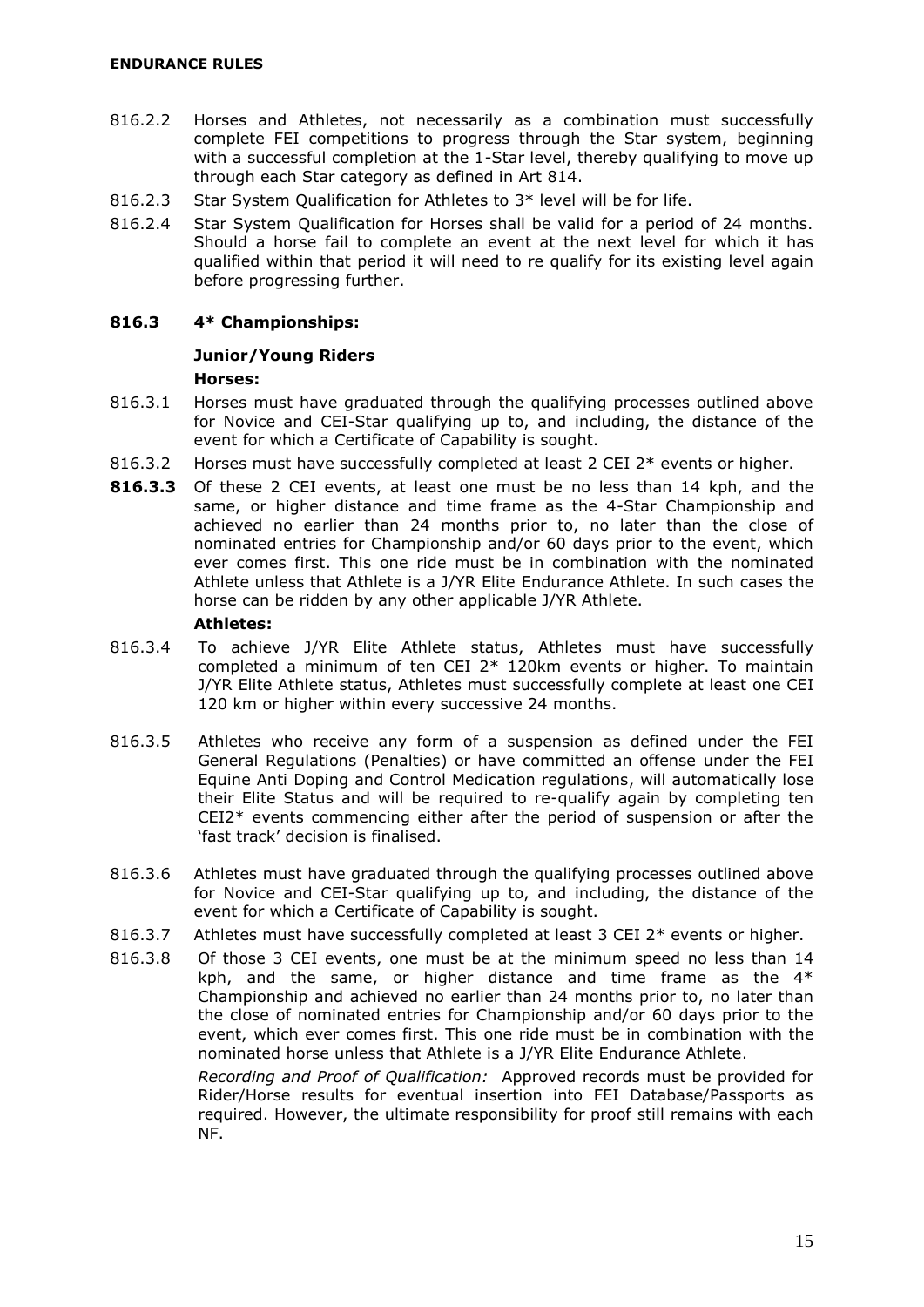#### **Seniors**

#### **Horses:**

- 816.3.9 Horses must have graduated through the qualifying processes outlined above for Novice and CEI-Star qualifying up to, and including, the distance of the event for which a Certificate of Capability is sought.
- 816.3.10 Horses must have successfully completed at least 3 CEI 2\* events or higher.
- 816.3.11 Of these 3 CEI events, at least one must be at the<sub>r</sub> minimum speed of 14 kph, and the same distance and time frame as the 4-Star Championship and achieved no earlier than 24 months prior to, no later than the close of nominated entries for Championship and/or 60 days prior to the event, which ever comes first. This one ride must be in combination with the nominated Athlete unless that Athlete is a Senior Elite Endurance Athlete. In such cases**,** the horse can be ridden by any other applicable Athlete.

## **Athletes:**

- 816.3.12 To achieve Senior Elite Athlete status, Athletes must have successfully completed a minimum of ten CEI 3\* 160km events or higher. To maintain Senior Elite Athlete status, Athletes must successfully complete at least one CEI3\* 160 km within every successive 24 months.
- 816.3.13 Riders who receive any form of a suspension as defined under the FEI General Regulations (Penalties) or have committed an offense under the FEI Equine Anti Doping and Control Medication regulations, will automatically lose their Elite Status and will be required to re-qualify again by completing ten  $CEI3*$ events commencing either after the period of suspension or after the 'fast track' decision is finalised.
- 816.3.14 Athletes must have graduated through the qualifying processes outlined above for Novice and CEI-Star qualifying up to, and including, the distance of the event for which a Certificate of Capability is sought.
- 816.3.15 Athletes must have successfully completed at least 5 CEI  $2^*$  events or higher.
- 816.3.16 Of those 5 CEI events, one must be at the minimum speed of 14 kph and the same distance, weight and time frame as the 4\* Championship, achieved no earlier than 24 months prior to, no later than the close of nominated entries for Championship and/or 60 days prior to the event, which ever comes first. This one ride must be in combination with the nominated horse unless that Athlete is a Senior Elite Endurance Athlete.

*Recording and Proof of Qualification:* Approved records must be provided for Rider/Horse results for eventual insertion into FEI Database/Passports as required. However, the ultimate responsibility for proof still remains with each NF.

## <span id="page-17-0"></span>**Article 817 – INVITATIONS**

## **817.1 CEIs**

The number of Officials and Athletes whether competing as individuals or as members of an unofficial team, to whom hospitality will be extended is at the discretion of the Organising Committee. The number of Athletes which can be accepted will be stated in the official invitation to National Federations.

## **817.2 CEIOs, Championships and World Equestrian Games**

Five Athletes and seven horses, a non-riding Chef d'Equipe and a Veterinary Surgeon as Team Veterinarian must be included in the official invitation to the National Federation(s) concerned.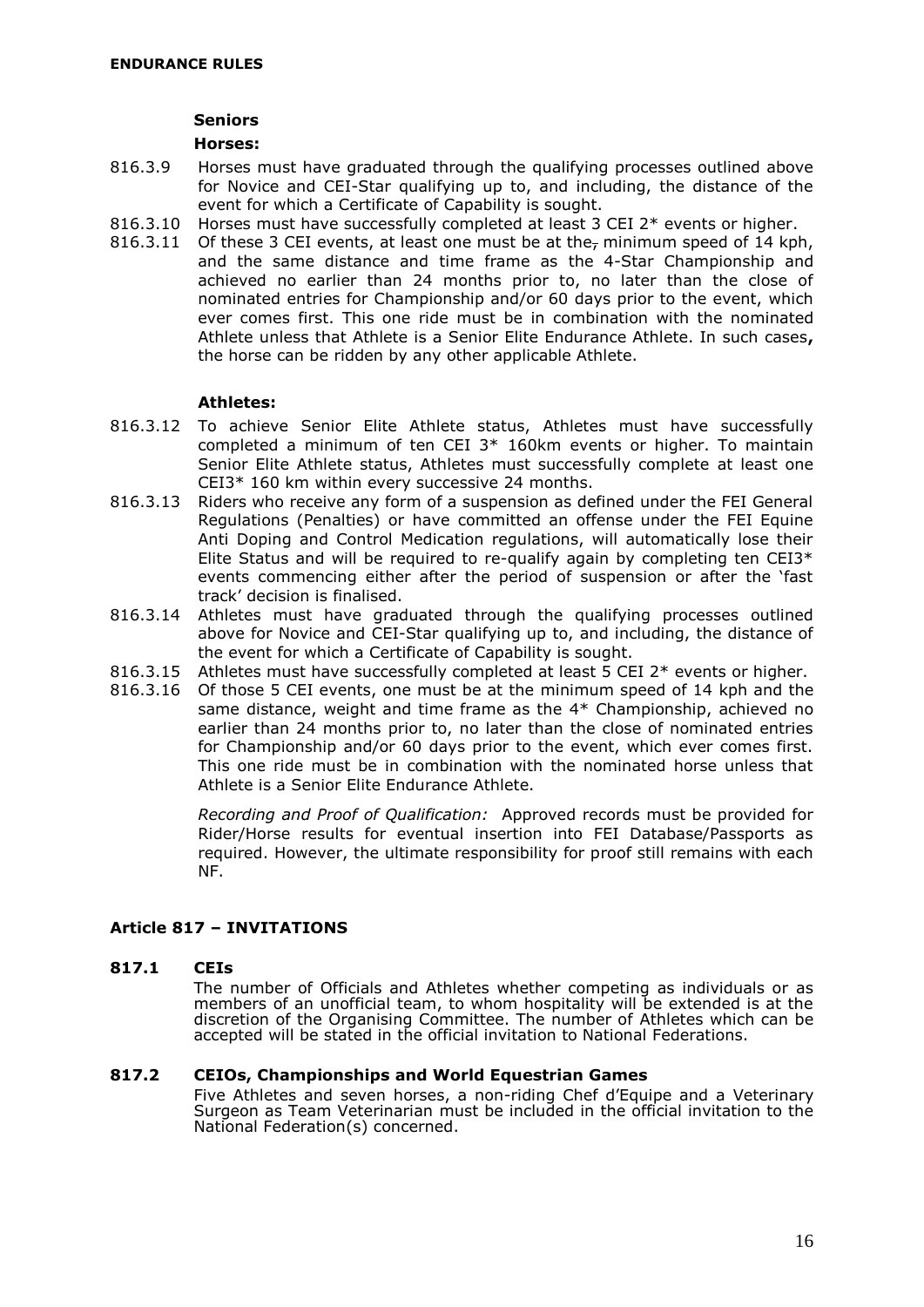#### **817.3 Grooms**

The Organising Committee of a CEI, CEIO, and Championship must accept two grooms per horse.

#### **817.4 Teams and Individuals**

Teams: If an NF starts three or more combinations all results are available to establish their Team result and are also eligible for individual classification and placing/awards. Only the highest placed three members shall count as the Team for classification and to receive a team medal.

817.4.1 Teams: If an NF starts three or more combinations all results are available to establish their Team result and are also eligible for individual classification and placing/awards. Only the highest placed three members shall count as the Team for classification and to receive a team medal.

Should any combination whose result was available to count towards Team Classification, subsequently fail an FEI sampling procedure which results in the loss of that individual's result(s) within the event, the classification of that entire team will become null and void.

Such loss of Team classification will not affect the individual classification of the other members of that team.

817.4.1

- 817.4.2 817.4.2 Individuals: If an NF starts fewer than 3 combinations they shall only be eligible for individual classification and placing/awards, but not as a Team.
- 817.4.3 817.4.3 With regard to the number of teams reguired for Championships, Art. 108 of the General Regulations applies.

#### **817.5 Expenses & Privileges**

The Organising Committee of World and Continental Championships may accept responsibility for meeting the travelling and living expenses of Athletes, horses, grooms and team official**s** (Chefs d'Equipe and Veterinarians) to be invited according to the rules from the day before the First Horse Inspection until the day after the end of the Championships. This must be published in the schedule.

The Organising Committee of World Equestrian Games must accept responsibility for meeting the living expenses of Athletes, horses, grooms and team officials (Chefs d'Equipe and Veterinarians) to be invited according to the rules from the day before the First Horse Inspection until the day after the end of the Championships. This must be published in the schedule.

#### <span id="page-18-0"></span>**Article 818 - ENTRIES**

- **818.1** The number of Horses that may be entered for an Event must be in accordance with the schedule.
- **818.2** All Athlete**s** invited or nominated for an International Event must be entered by their NFs. All foreign Athletes selected by their NFs must be accepted by the OC. OCs may not accept any other entries.
- **818.3** NFs may only enter Athletes for FEI World Championships who are qualified under conditions decided by the relevant Technical Committee and approved by the Bureau.
- **818.4** Under no circumstances may the OC limit the number of entries of eligible Athletes or teams for a FEI Championship.
- **818.5** Entries for FEI Championships must be made following the compulsory three phases outlined under paragraph 818.5.1, 818.5.2 and 818.5.3 below.
- 818.5.1 Entries in principle must reach the OC at least eight weeks before the Event is due to begin. Entry in principle means that an NF has the definite intention of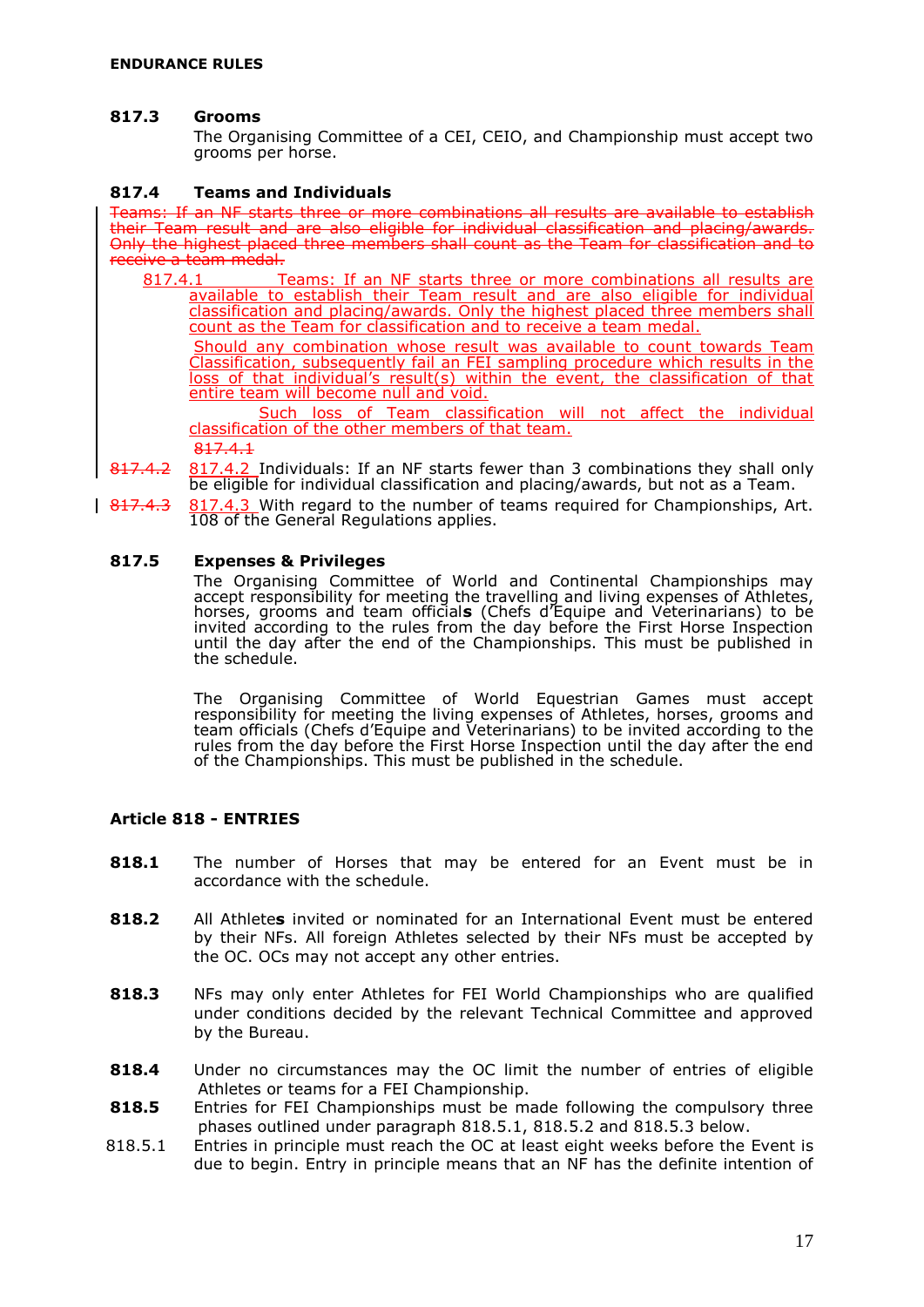sending Athletes to participate in the Event. It must state whether the intention is to send only individuals, only a team or a team and individuals.

- 818.5.2 Nominated entries must reach the OC at least four weeks before the Event and must include a list of the names of Athletes and Horses from which the Definite Entries and any substitutions will be chosen and state the number of Athletes and Horses which the NF intends to send. The number of nominated entries of Athletes and Horses must not exceed twice the number invited in the Schedule. Once the nominated entries have been sent in, NFs may send fewer Athletes and/or Horses but never more than the number of nominated entries. NFs which are not represented after having made nominated entries and whose excuse is not acceptable to the OC shall be reported by the OC to the Secretary General for consideration of their excuse by the FEI Tribunal.
- 818.5.3 Definite entries must reach the OC at the latest four days preceding the beginning of the Event. These represent the final selection of Athletes and Horses that will travel to the Event. The Definite Entries may not exceed the number listed and must be chosen from the list of names on the Nominated Entries. After the Definite Entries have been sent in, substitutions of Horses and/or Athletes may only be made with the express permission of the OC.
- **818.6** Entry forms for Horses must include the name/names, breed, sex, age, colour, country of birth, present nationality and passport number and, where appropriate, qualifications.
- **818.7** Should an NF send more Athletes and/or Horses than shown in the Nominated Entry the OC is not obliged to accommodate them or to allow them to participate in that Event.
- **818.8** At an Event, an Athlete may withdraw any or all his/her Horses from a Competition, but he/she may not add a Horse not previously entered for that Competition without the Approval of the OC and the Ground Jury.
- **818.9** Where an NF has made a nominated entry of a team and finds that it will be unable to send a team, it must immediately inform the OC.
- **818.10** Teams or individual Athletes who have been definitely entered by their NFs at any Event and fail to take part without valid excuse must be reported by the Foreign Judge/Technical Delegate to the Secretary General for consideration by the FEI Tribunal. Competing at another Event staged at the same time does not constitute a valid excuse for failure to participate at an Event.
- **818.11** An NF cannot make definite entries for the same Athlete/Horse combinations to more than one OC on penalty of disqualification of such competitor/Horse combinations from the Event where they eventually participate.
- **818.12** Withdrawals after the date of definite entries or no-shows will be liable to reimburse the OC for the financial loss incurred by the OC (i.e. stabling and hotel Expenses) as a result of late withdrawal or no-show.
- **818.13** No Athlete may actually compete with more than one horse in any Endurance Ride.
- **818.14** At Championships, as many reserve horses as allowed by the Organising Committee may travel to the event. However, all such reserve horses must be on the Nominated Entries list.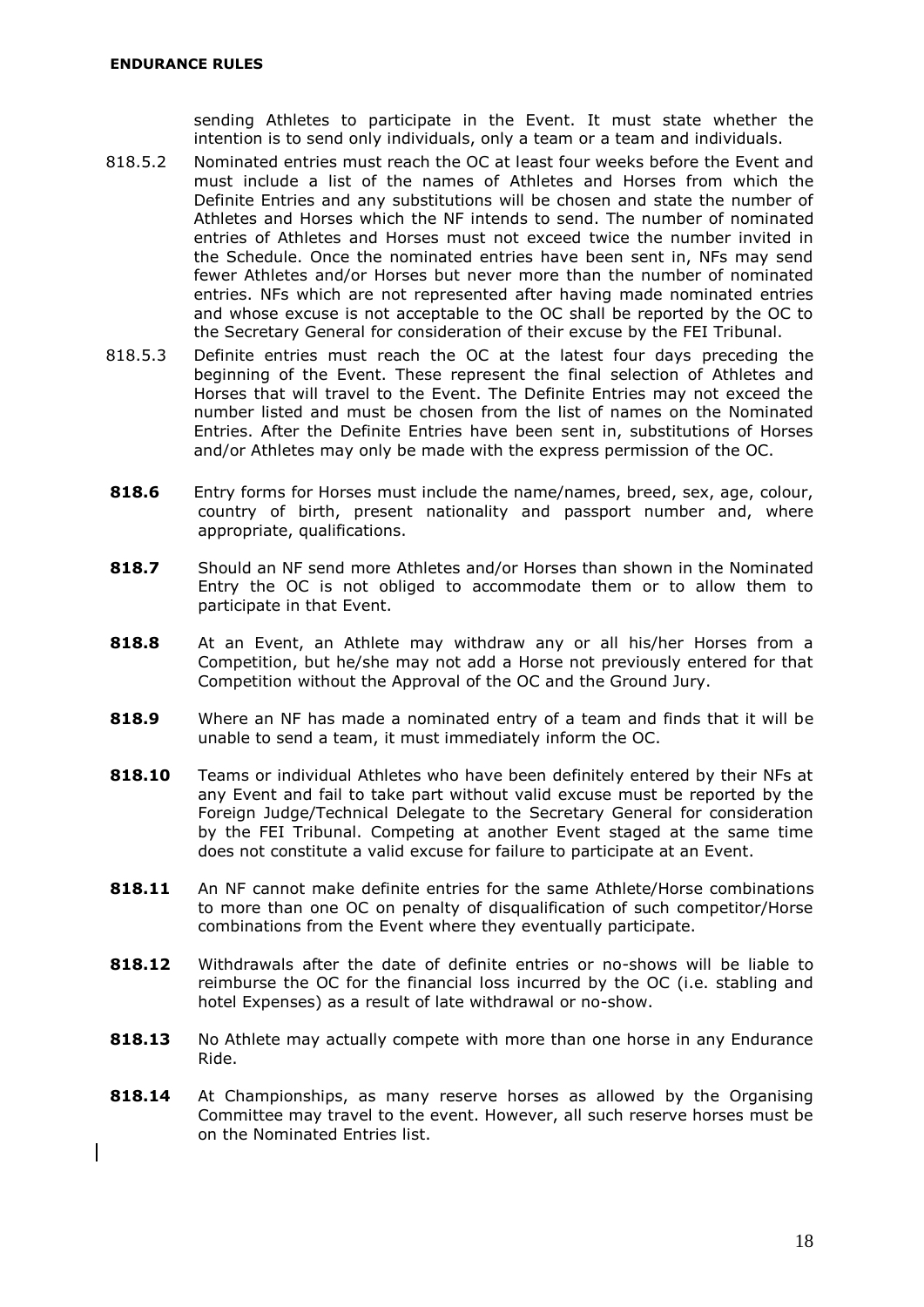## <span id="page-20-0"></span>**Article 819 - DECLARATION OF STARTERS**

## **CEI 1\*, 2\*, 3\***

- **819.1** Athletes may each bring one spare horse to the competition, subject to the ability of the OC to accommodate them (this must be clearly indicated on the FEI approved schedule). These spare horses must be duly entered in the competition under the Athlete's name and a second entry fee, to be determined by the OC, paid by the Athlete.
- 819.1.1 Athletes may trot up both horses who are duly entered under their name at the First Inspection. Should a horse be entered by more than one Athlete for a competition it will only be required to trot up once.
- 819.1.2 Immediately following the inspection of their horses, each Athlete must declare to the Ground Jury which of the horses, entered under their name, he/she will ride.
- 819.1.3 Each Athlete is responsible to ensure the proper supervision, care and feeding of any spare unused horse during the course of the Athlete's absence on event day.

## **819.2 CEIO and CHAMPIONSHIPS**

Each NF may send horses up to the maximum shown in the schedule from the list of Definite Entries and subject to the ability of the OC to accommodate them

- 819.2.1 The Chefs d'Equipe must declare in writing to the Secretariat of the Organisers the names of the Athletes and of the horses allocated to the Athletes definitively starting, chosen from those included on the official entry forms. Declaration of starters by the Chef d'Equipe or his/her representative will take place within one to three hours after the first inspection of the horses, at the previously announced discretion of the PGJ.
- 819.2.2 Each Chef d'Equipe and/or Person Responsible is responsible to ensure the proper supervision, care and feeding of any spare/unused horses on event day.

#### **819.3** Substitutions:

- 819.3.1 Substitutions after Definite Entries: After the Definite Entries have been sent in, substitution of horses and/or Athletes from their country's own list of Nominated Entries (if any) may only be made with the written permission of the NF and the OC, such consent not to be unreasonably withheld. All substituted horses and/or Athletes to be correctly qualified as per Art 816.3.
- 819.3.2 Substitutions in Case of Accident or Illness: In case of an accident or illness of a Athlete or a horse, occurring between the declaration of starters and the start of the competition, where such accident or illness makes it impossible for that Athlete or horse to take part in the competition; substitutions can be made up to 2 hours before the start of the competition. The following conditions must be met; 1) a certificate of the condition from an officially recognised physician for the Athlete, and from a veterinary surgeon/Team Veterinarian for the horse, and 2) permission of the President of the Ground Jury.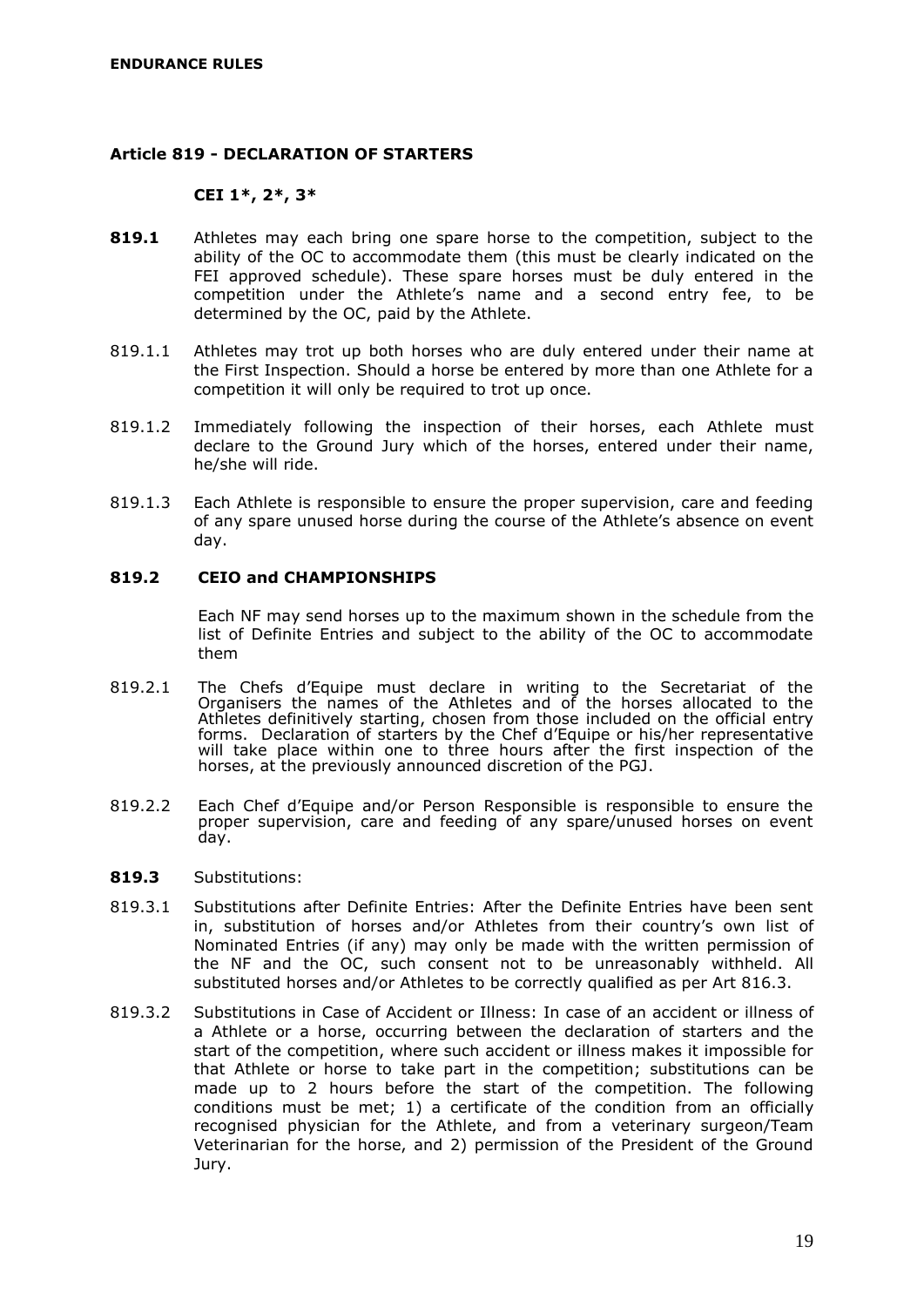- 819.3.3 An Athlete or a horse, either or both, can only be replaced by another Athlete or horse or by Athlete/horse combination taken from those who have been duly entered and have successfully passed the First Horse Inspection.
- 819.3.4 At any Championship or any other CEI 4-Star ride horses can only be substituted by the Athlete's National Federation with horses that have been included on that National Federation's Nominated Entries list and that are qualified according to Art. 818.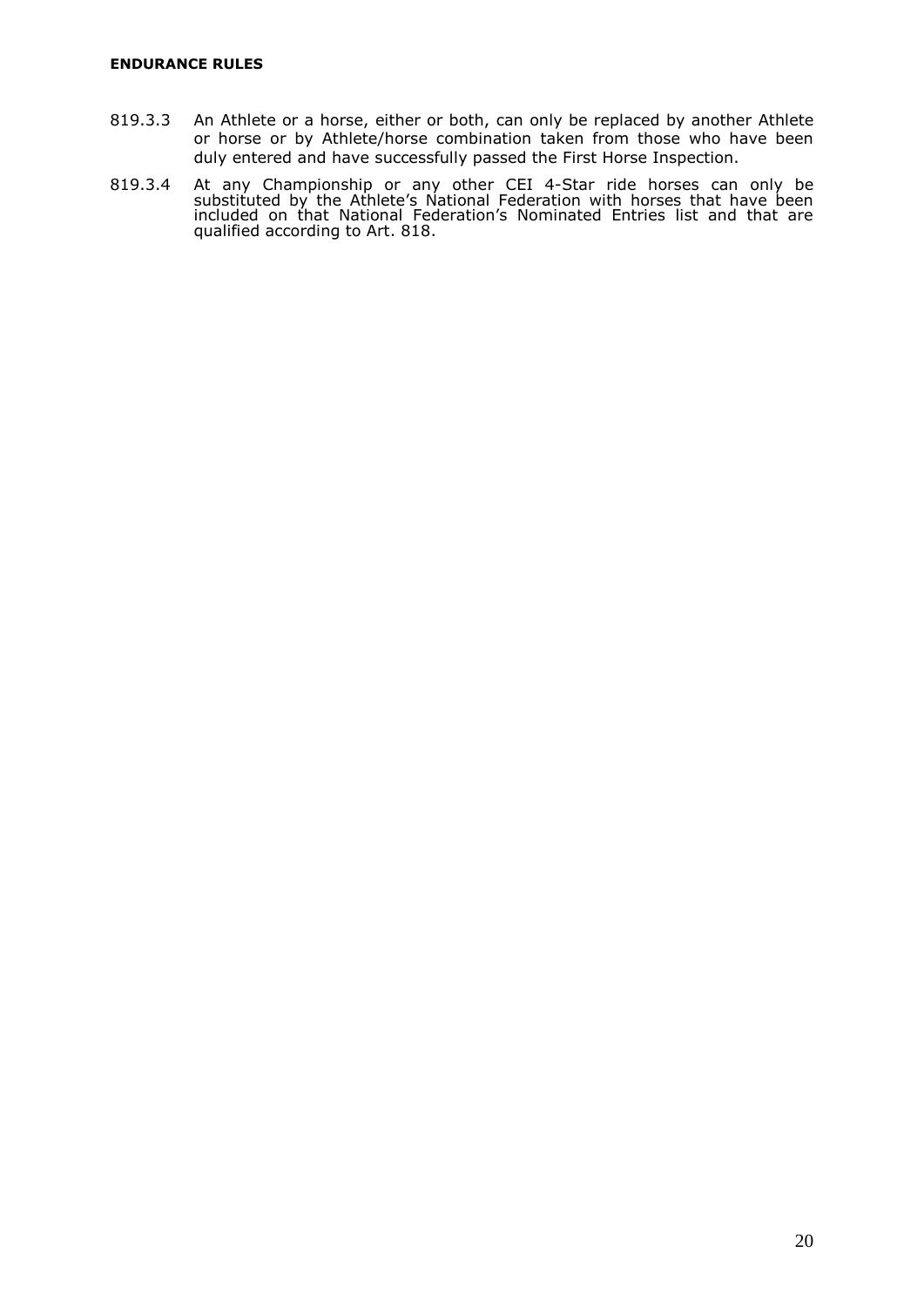## <span id="page-22-0"></span>**Chapter III Inspections, Examinations, Control of Medication**

## <span id="page-22-1"></span>**Article 820 - VETERINARY CONTROL**

- **820.1** The Veterinary Commission has absolute control on all matters concerning horse welfare.
- **820.2** The FEI Veterinary Regulations apply to all International Endurance Rides.
- **820.3** The series of examinations and inspections required by these Rules are established in the interest of the health, safety and welfare of the horse in the competition.
- **820.4** The decision of the Ground Jury taken on the direct advice of the Official Veterinarians is final and there can be no appeal against them. However, the Ground Jury is obliged in all cases to provide the reasons for the elimination of any horses.
- **820.5** Should an entered horse die for any reason during the period between the first inspection and the final inspection, the Foreign Veterinary Delegate will assist the Ground Jury to write a report on the circumstances to the National Federation of the country in which the Ride is taking place, which shall be filed with the FEI Veterinary Committee for review of circumstances.
- **820.6** Should a horse that has competed die for any reason within a set period of time (see FEI Veterinary Regulations) following a Championship event, the NF of the horse must provide a written report of same to the FEI Veterinary Committee for review of circumstances.
- **820.7** Only Athletes whose horses have passed all the inspections and examinations are entitled to be classified in the final list of results.
- **820.8** After each FEI Endurance event detail of a horse's, completed distance to the nearest vet gate, grounds for non classification (metabolic, lameness or both), treatments at the venue, referral for hospitalisation, mandatory rest periods and any other comments necessary to protect the horse's future competition safety and welfare deemed necessary by the veterinary commission must be recorded either in the horse's passport or National Federation Log Book. Only the Veterinary Delegate, President of the Ground Jury and Appeal Committee can make entries in the official record.
- **820.9** All the relevant information required at the inspections and examinations must be recorded on an individual veterinary record for each Combination and must, in principle, be available at all subsequent inspections and examinations. Such records being produced electronically (with back up) or by hard copy. Athletes are entitled to see and copy the record referring to their horses immediately after the inspection or examination. Veterinary cards may be retained by the Organising Committee. Veterinary cards in respect of horses that have received immediate invasive treatment must be sent to the FEI by the event Foreign Vet Delegate together with details of such treatment provided.
- **820.10** The arrival time into the Vet Gate must be recorded and the horse must be presented within the presentation time according to these Rules and as confirmed in the schedule to the Veterinary Commission for inspection.

The compulsory halts are operated by establishing a vet gate with an inspection area that the Athletes/grooms enter with the horse when they decide that the horse is ready to pass the veterinary inspection. When Athletes/grooms have entered the inspection area, they must proceed with the horse directly to the nominated vet at a reasonable pace showing constant forward motion. No more than three people can accompany an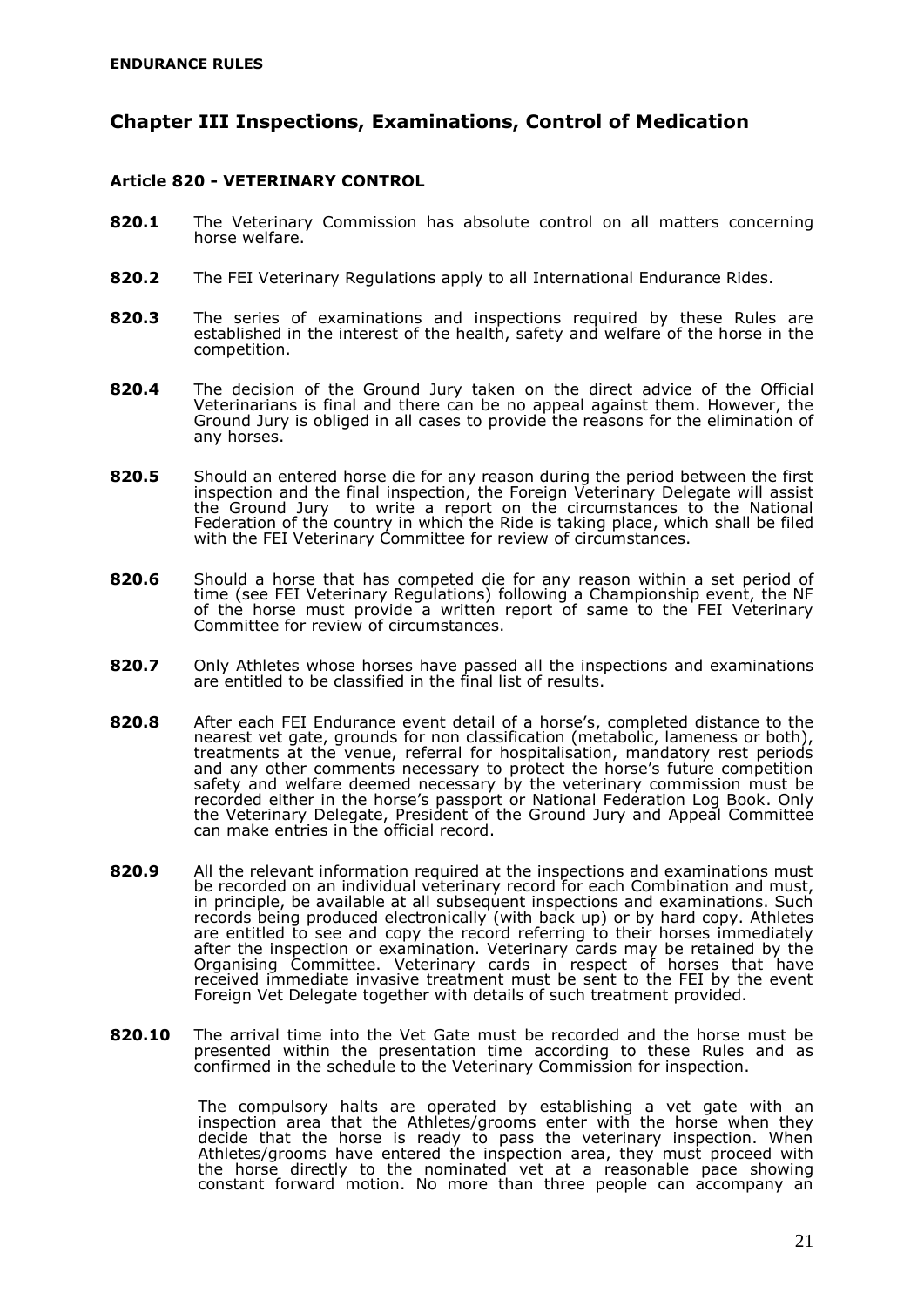individual horse within the inspection area, and that number may be further limited by Schedule or pre-announced decision of the GJ. Additionally, at Championships and CEIOs, the Team Veterinarian and the Chef D'Equipe have access to the vet gate during the competition and must report their presence to the PGJ

- **820.11** During this period, the horse may be inspected more than once if the Veterinary Commission or Ground Jury so decides. However, before the scheduled presentation time has elapsed, the horse must demonstrate its fitness to continue which is assessed upon three criteria: heart rate recovery, metabolic stability and gait.
- **820.12** These inspections for heart rate recovery, metabolic stability and soundness must be conducted at the same time and the horse must meet the minimum criteria for the Star level of the event. If there is any alteration to how the inspections will be conducted, that must be announced prior to the competition by the GJ or published in the Schedule.
- **820.13** Once a horse has successfully met the required heart rate parameters its timed hold, starting from the moment the horse was presented to the Veterinary Commission, continues for the stated period. During the timed hold, all the other aspects of the inspection, including trotting the horse, will be carried out.
- **820.14** The Technical Delegate or the Ground Jury together with the Veterinary Commission can decide to modify the length of timed holds according to extreme weather conditions or other exceptional circumstances. Modifications must be announced to all Athletes and/or Chefs d'Equipe before the start of the phase concerned.
- **820.15** The Organising Committee, the TD, the President of the Veterinary Commission, the Foreign Vet Delegate and the PGJ are required to provide for appropriate aftercare and veterinary treatment controls including arrangements with an equine referral facility with surgical capabilities. For CEI 4 Star events and Championships, triage and emergency treatment facilities must be provided on site. Such arrangements must be clearly written in the Schedule and approved by the Technical Delegate prior to the First Examination. After the First Examination, the President of the Veterinary Commission and Foreign Vet Delegate in consultation with the Ground Jury may recommend changes in the treatment arrangements including the placement of members of the veterinary commission, or scheduling of their availability, for help in the treatment/aftercare area. Such arrangements must identify the treatment veterinarian(s) and the treatment group must include a veterinarian licensed to practice veterinary medicine in that geographical location.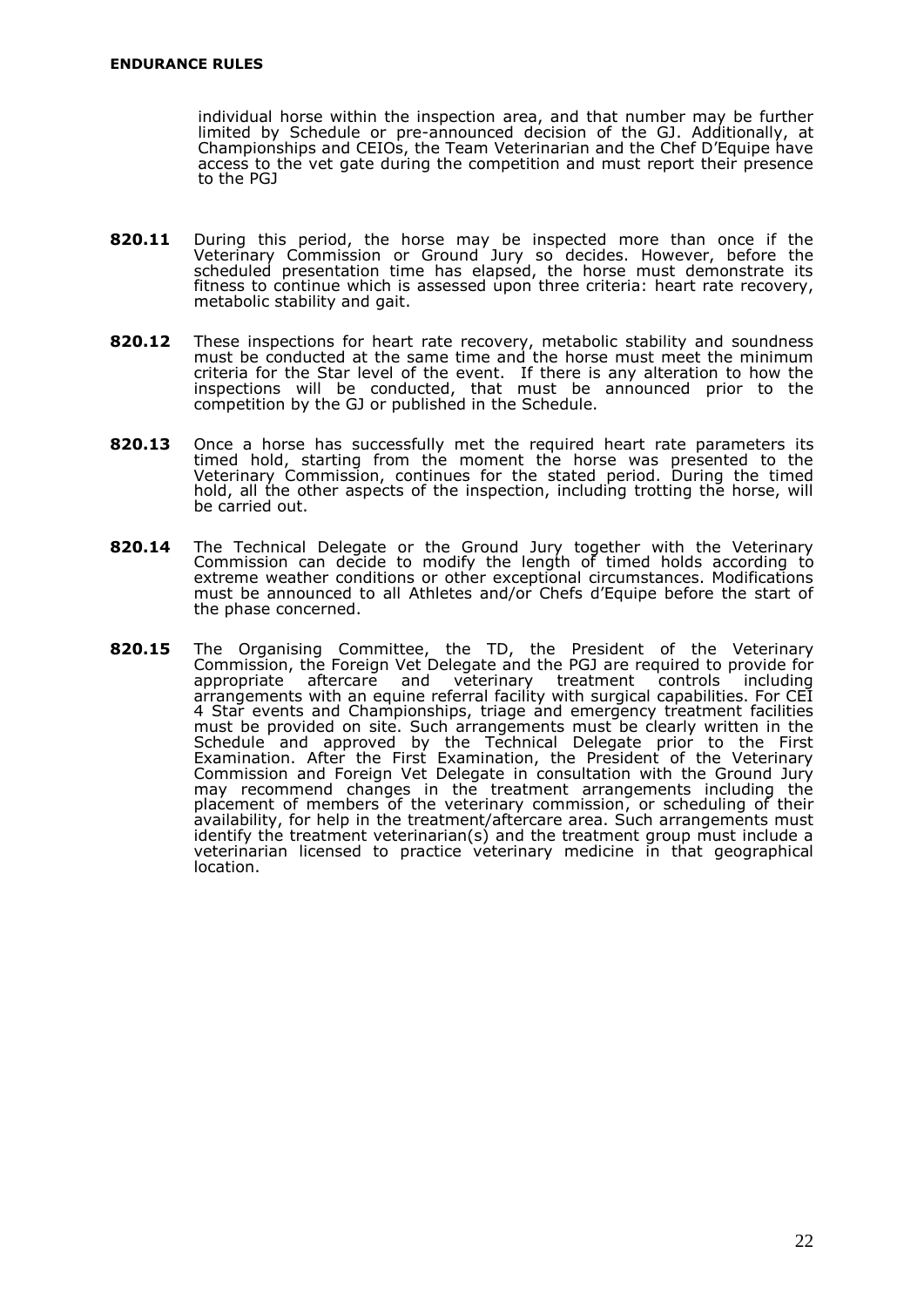### <span id="page-24-0"></span>**Article 821 - VETERINARY INSPECTIONS AND EXAMINATIONS OF HORSES**

#### **821.1 Veterinary Examination**

- 821.1.1 The first examination shall take place as soon as possible after the arrival of the horses at the stables of the Ride and definitely before the horses are released to their assigned stables.
- 821.1.2 It should performed by an official veterinarian appointed by the Organising Committee and, if not available, by a Veterinary Surgeon of the host country. The PGJ and the FVD should be present whenever possible.
- 821.1.3 The aim is first to establish the horses' identity (passports, registration documents, etc.) and second, to establish the general health of the horse, and in particular, to identify any contagious conditions. Doubtful cases should be reported to the Foreign Veterinary Delegate or Ground Jury on arrival, but in any case not later than one hour before the first inspection.
- 821.1.4 At CEIs, these examinations can be coupled with the first inspection.
- 821.1.5 At CEIOs and Championships, these examinations must occur separately and far enough in advance to allow for quarantine of compromised horses and their travelling partners until health questions or concerns are satisfied. That also means the OC must provide adequate quarantine facilities for those purposes.

#### **821.2 Horse Inspections:**

- 821.2.1 First Inspection: In principle, it should take place on the day preceding the start of the competition and is performed by the Veterinary Commission, together with the Ground Jury. It will be conducted according to the standards for all inspections, as outlined below, to include: Heart Rate, Respiratory System, General Condition and Metabolic Status, Gait Evaluation, Soreness, Lacerations, Wounds, Range of Motion and other matters and items which from time to time may be added to the Veterinary Card.
- 821.2.2 Inspections Generally: There are no differences between the Veterinarians responsibilities to evaluate a horse at all inspections. The same standards apply to judging fitness to continue both metabolically, heart rate and in terms of gait evaluation.
- 821.2.3 Inspection Decorum: The inspection areas should remain politely quiet in respect to Athletes and horses under the stresses of intense competition, and the GJ and Stewards are responsible to enforce that decorum. At the same time, Athletes and their crews or owners or Team Staffs are also responsible to respect the nature of what is occurring there, the inspection and evaluation of the ongoing health and fitness to continue of horses under stressful physical demands. As a result, no gamesmanship will be tolerated in terms of delaying or interfering with a fair presentation. From time to time, the FEI may provide a list of specifically prohibited behaviours under threat of disqualification or other disciplinary action. However, this list is not intended to be exhaustive and the good judgment of the GJ and Stewards shall be sacrosanct. (See Endurance Notes for Guidance)
- 821.2.4 Compulsory Re-Inspections: The Veterinary Commission, in consultation with the Ground Jury, will establish at which Vet Gates they will require horses to be presented for a compulsory re-inspection, no earlier than 15 minutes before that Athlete's scheduled departure time from that Vet Gate.
- 821.2.5 Requested Re-Inspections: The examining veterinarian may ask an Athlete to present their horse for re-inspection during its hold time and no earlier than 15 minutes prior to departure if after passing the horse, the veterinarian retains concerns about the horse's continuing stability. This rule is in place to provide the benefit of the doubt for the opportunity to continue to the horse.
- 821.2.6 Vet Gate Inspection: The first mandatory inspection of the horse at the end of each phase.
- 821.2.7 Heart Rate Re-Inspection: If during the Vet Gate Inspection the horse's heart rate is higher than the parameters defined for that Inspection the horse may be presented a second time within the time allowed as defined.
- 821.2.8 Heart Rates: Horses with abnormally high heart rates, or heart rates higher than the parameters defined in the schedule or as amended by the Ground Jury upon recommendation from the Veterinary Commission, will not be allowed to continue in the competition and will be deemed to have failed to qualify for the next phase. Any abnormal heart sounds must be recorded. For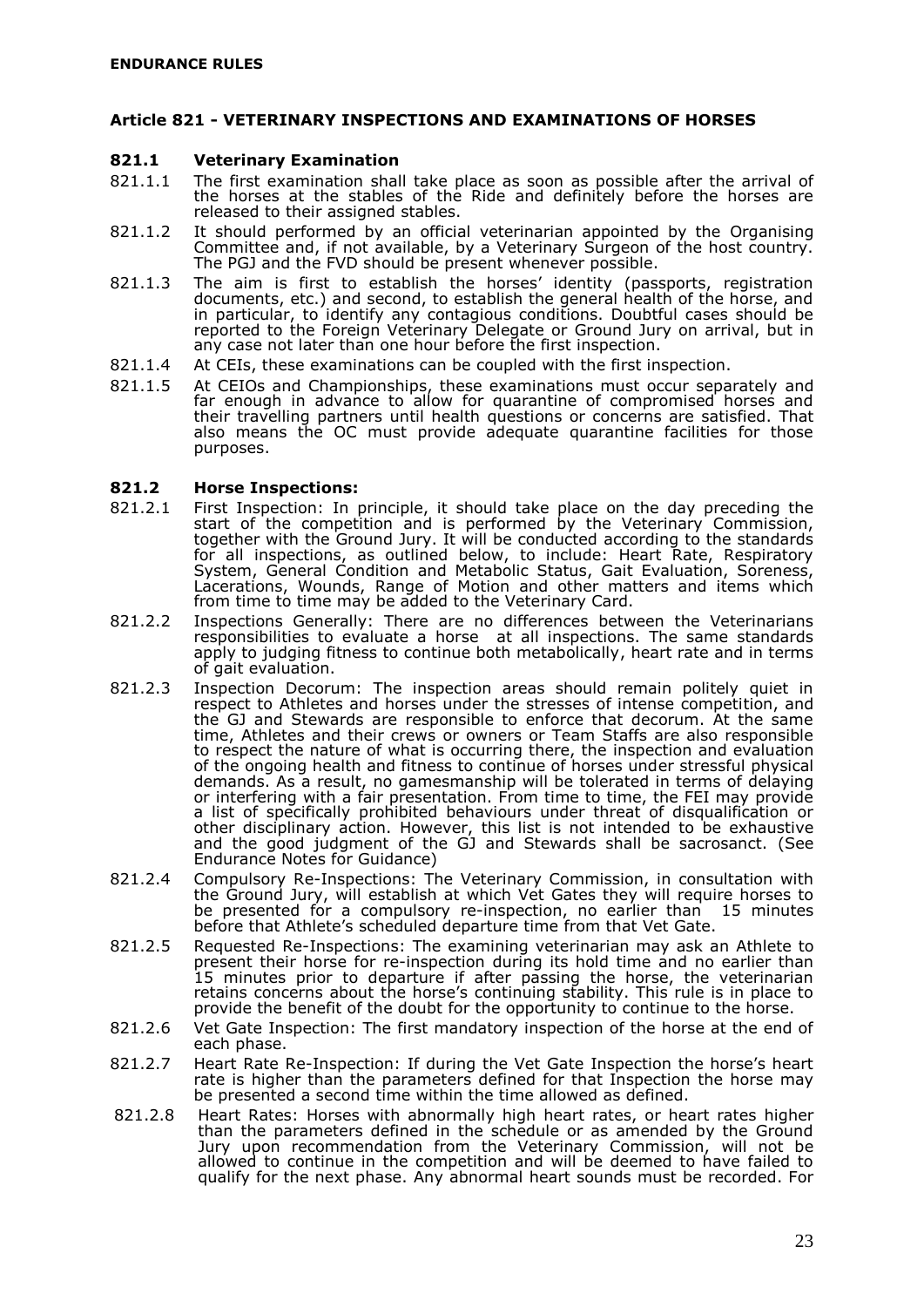a horse to fail to qualify for the next phase on heart rate a second veterinarian must immediately confirm that the horse's heart rate is above the parameter defined in the schedule.

- 821.2.9 Respiratory System: Abnormalities in rate or character of the breathing deemed by the Veterinary Commission to be of such a nature as to endanger the safety of the horse will be cause for failure to qualify for the next phase.
- 821.2.10 General Condition and Metabolic Status: Horses in a generally poor condition or with an abnormally high temperature will fail to qualify for the next phase.

Metabolic Status: The metabolic Status will be assessed by the examination and recording of those parameters that indicate the horses fitness to continue including (but not exclusive to) mucous membranes, capillary refill time, hydration, intestinal activity, demeanour and cardiac recovery index.

Failure to qualify for the next phase, for metabolic status, soft tissue injuries or other reasons will require a review by a three-vet panel who will, by secret individual vote for a pass or fail, communicate their vote directly to a member of the Ground Jury.

- 821.2.11 Irregularity of Gaits: At the first or the final inspection or any inspection during the course, a horse with an irregularity of gait; which must be consistently observable at trot, or an equivalent gait; and is observable through evaluation by trotting the horse on a loose lead in hand straight out and back, without prior flexion or deep palpation; which must be observed to cause pain, or threaten the immediate ability of the horse to safely perform athletically; will be removed from competition and will fail to have qualified for the next phase.
- 821.2.11.1 The inspection must be run on a flat firm surface.
- 821.2.11.2 If, after having once trotted the horse, the observing Veterinarian questions the horse's fitness to continue, the horse will be re-trotted by a three-vet panel. The vet panel review must be carried out under the observation of three veterinarians who will by secret individual vote opt for a pass or fail and communicate their vote directly to a member of the Ground Jury.
- 821.2.11.3 Any of the three veterinarians can call for a further trot up prior to voting if they so wish, giving the horse and Athlete the benefit of the doubt, and will communicate that request to the member of the Ground Jury present who will request the horse be trotted again. The ultimate decision based upon the majority vote from the three veterinarians, independent and without discussion, will then be final.
- 821.2.11.4 However, if the panel is still unable to conclude based upon 3 attempts (one by the original examining veterinarian and twice by the panel) that the horse is fit to continue, whether it is because of a presentation failure or according to veterinary criteria, the horse will be eliminated.
- 821.2.11.5 Any unusual feature about a horse's gait must be noted on the veterinary card of the horse, whether it is deemed grounds for elimination or not.
- 821.2.12 Soreness, Laceration and Wounds: Any evidence of soreness, lacerations and wounds in the mouth, on the limbs and on the body, including girth and saddle galls, must be recorded. If participation in or continuation of the competition is bound to seriously aggravate any such soreness, lacerations or wounds, the horse will not be allowed to continue.
- 821.2.13 Shoes and Feet: Horses may be ridden without shoes, but if shod they must be correctly shod and the shoes must be in a suitable condition for the competition. Horses which are shod at the first inspection may cross the finish line without one or more shoes. Equi-boots and pads are allowed. However, in all cases, the ongoing condition of the horse's feet and its adverse effect on the horse's immediate ability to perform athletically or which is observed to be causing the horse pain in proceeding shall mean the horse has failed to qualify for the next phase.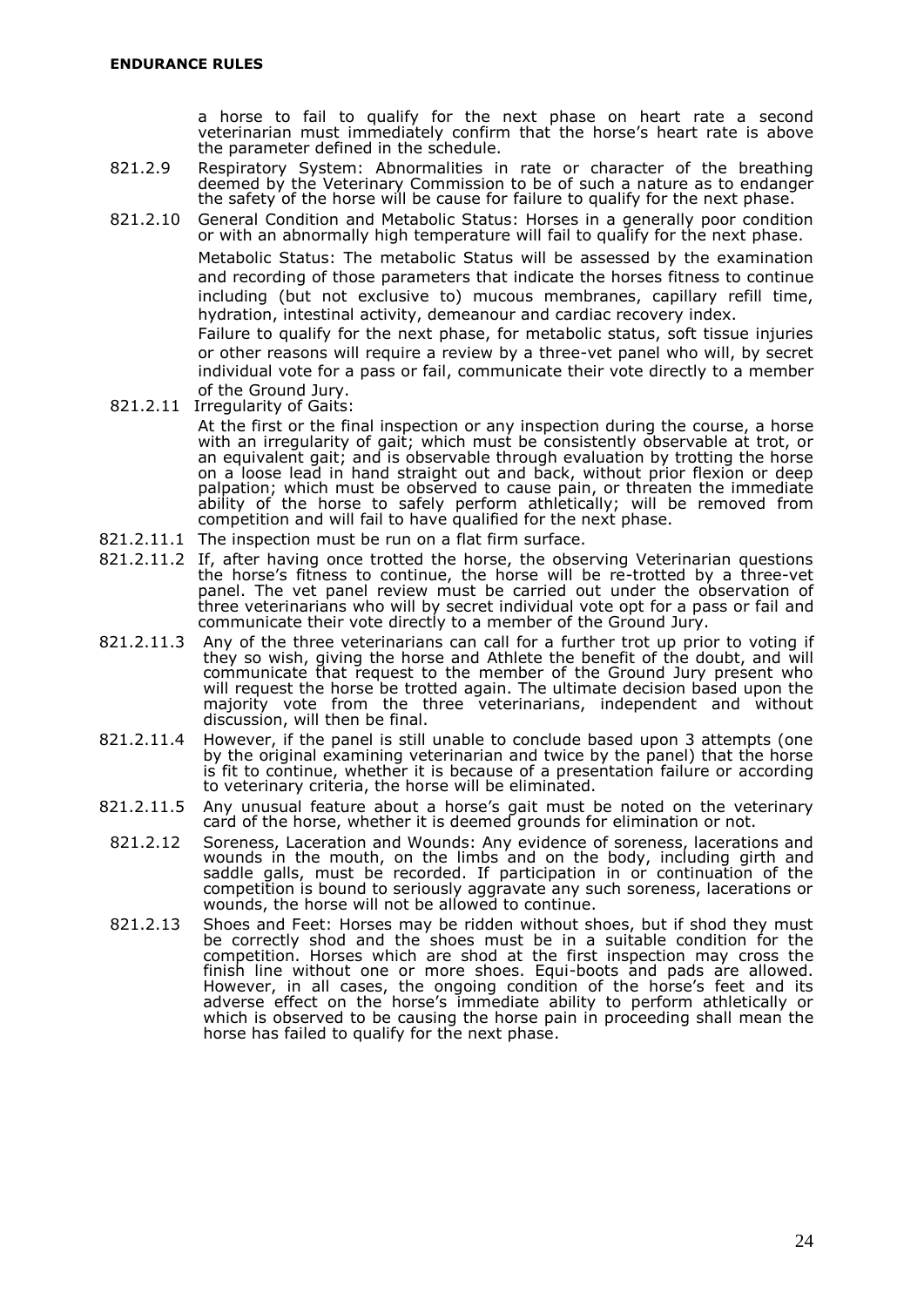#### **821.3 Individual Veterinary Cards**

The individual veterinary cards (vet cards) must be issued before the first inspection and be completed after each inspection.

#### **821.4 Final Inspection**

At the Final Inspection, the first trot-up of all horses must be in front of a panel of three members of the Veterinary Commission. A member of the panel may ask to see the horse trot only one more time before voting takes place.

At the Final Inspection which takes place after the horse crosses the finish line of the competition, there is only one presentation allowed and must be within the time allowed as defined.

- 821.4.1 To qualify for presentation to the veterinary commission at the final inspection the horse's heart rate must have attained 64 bpm or less within 30 min (or the parameters as detailed in the schedule) of crossing the finish line. Horses that do not meet these criteria will not be classified and must still be presented to the veterinary commission for inspection within 30 minutes after crossing the finish line.
- 821.4.2 In any case, pulse must be taken and registered on the vet card within the time limit shown in the schedule.
- 821.4.3 The Final Inspection is to determine whether the horse is still fit to continue, to be ridden after a normal rest period for another full phase and it will be performed in the same manner as previous inspections with the same control and criteria as the inspections during the course with the exception that only one opportunity to qualify for presentation is allowed. Each horse shall also be checked against its vet card.
- 821.4.4 At all Endurance Competitions of 160 km in one day or of an average of 100 km on 2 or more days, all competing horses must remain in the stable area of the Ride to stay under Veterinary supervision for a period of hours after the finishing time as established by the Veterinary Commission.

#### **821.5 Other Inspections**

Other inspections may be carried out by the Ground Jury or the official veterinarians on all or any horses selected at random at any time during the course of the competition.

## <span id="page-26-0"></span>**Article 822 - BEST CONDITION AWARD**

- **822.1** The OC may organise a Best Condition Award at all FEI Endurance Events.
- **822.2** The purpose of this Award is to find the horse which is in the best condition having completed the event and been classified among the best horses (maximum the first ten horses).
- **822.3** A horse can only be entered in the Best Condition Award if it successfully completes the competition in a riding time which is within an additional percentage of the winning time, to be decided by the Ground Jury.
- **822.4** Horses which enter the Best Condition Award are deemed to be still in the competition until after the prize giving ceremony for the Best Condition Award.
- **822.5** Athletes are not obliged to enter their horse in the Best Condition Award.
- **822.6** The procedure laid down in the Endurance Notes for Guidance should be used to establish the Best Condition Award. All entrants in the Best Condition Award remain subjected to medication control.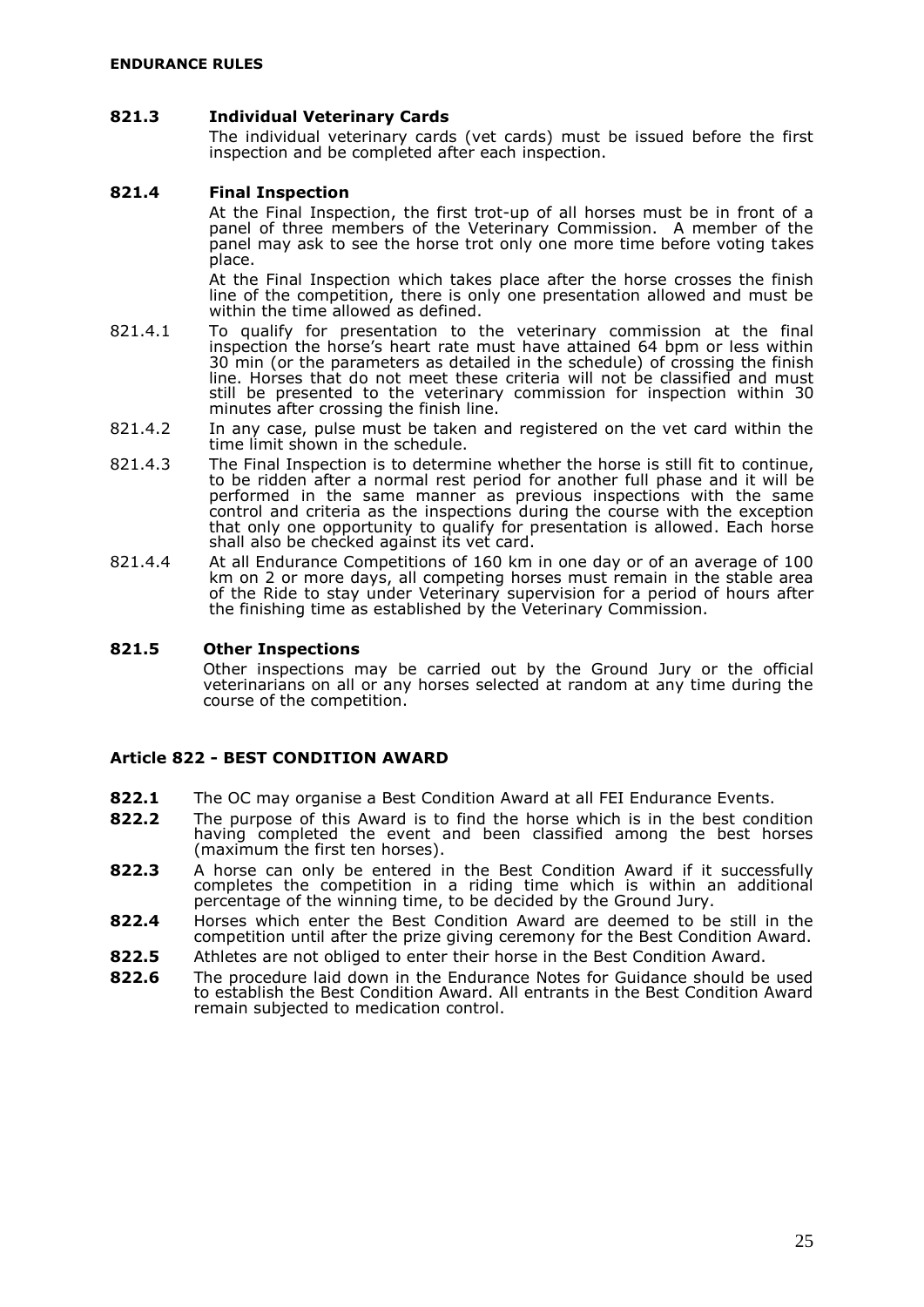### <span id="page-27-0"></span>**Article 823 - VETERINARY TREATMENT DURING COMPETITION**

Veterinary treatment may not be administered to a horse during the competition without the written approval of the Veterinary Commission. Authorised treatment does not affect classification of the horse. (see FEI Veterinary Regulations)

## <span id="page-27-1"></span>**Chapter IV Officials for Endurance Events**

Criteria in respect of appointment, promotion and maintenance of status for all FEI Endurance Officials will be published regularly on the FEI web site in accordance with the published education and standards criteria.

## <span id="page-27-2"></span>**Article 824 - DUTIES OF OFFICIALS**

#### **824.1 Ground Jury**

- 824.1.1 The Ground Jury will supervise all arrangements made by the Organising Committee for the judging, veterinary control and timekeeping of the Endurance competition.
- 824.1.2 The Organising Committee shall enlist the assistance of other officials, stewards and veterinarians, according to the number of entries, but the Ground Jury will remain in overall control of the competition.

#### **824.2 Technical Delegate/Course Designer**

- 824.2.1. The Technical Delegate must, in coordination with the FEI approved Course designer (if appointed) check and approve, in advance, the layout of the course. For  $1^*$ ,  $2^*$  and  $3^*$  events the Technical Delegate may also act as the Course Designer. For 4\* and Championships the FEI will appoint an FEI approved Course Designer in association with the Organising Committee who must participate in the course design with the OC.
- 824.2.2. The Technical Delegate must approve the technical and administrative arrangements for the conduct of the event: for the correct entry procedures, examinations and inspections of horses; for the accommodation of horses and Athletes and for the stewarding of the event.
- 824.2.3. The Technical Delegate will supervise the briefing(s) and the conduct of all technical personnel.
- 824.2.4. The Technical Delegate will investigate all aspects and report to and advise the Ground Jury on any decisions they are required to make.
- 824.2.5. Until the Technical Delegate has reported to the Ground Jury that he is satisfied with all the arrangements, the authority of the Technical Delegate shall be absolute. Thereafter the Technical Delegate will continue to supervise the technical and administrative conduct of the event and will advise and assist the Ground Jury, the Veterinary Commission and the Organising Committee.
- 824.2.6. At 3 Star or lower star rated events, the Technical Delegate, if suitably qualified, may also serve on the Ground Jury.
- 824.2.7. At 4 Star events, the Technical Delegate must be foreign.

#### **824.3 Veterinary Commission**

- 824.3.1 The Veterinary Commission has absolute control on all matters concerning horses' safety, health and welfare. The FEI Veterinary Regulations apply to all FEI-sanctioned Endurance rides.
- 824.3.2 The President of the Veterinary Commission and the Foreign Veterinary Delegate should be consulted by the OC and the TD as early as practicable regarding planning for vet gates and other horse safety issues at the event.
- 824.3.3 At 1 Star events, the President of the Veterinary Commission will also be responsible for the duties normally undertaken by a Foreign Veterinary Delegate.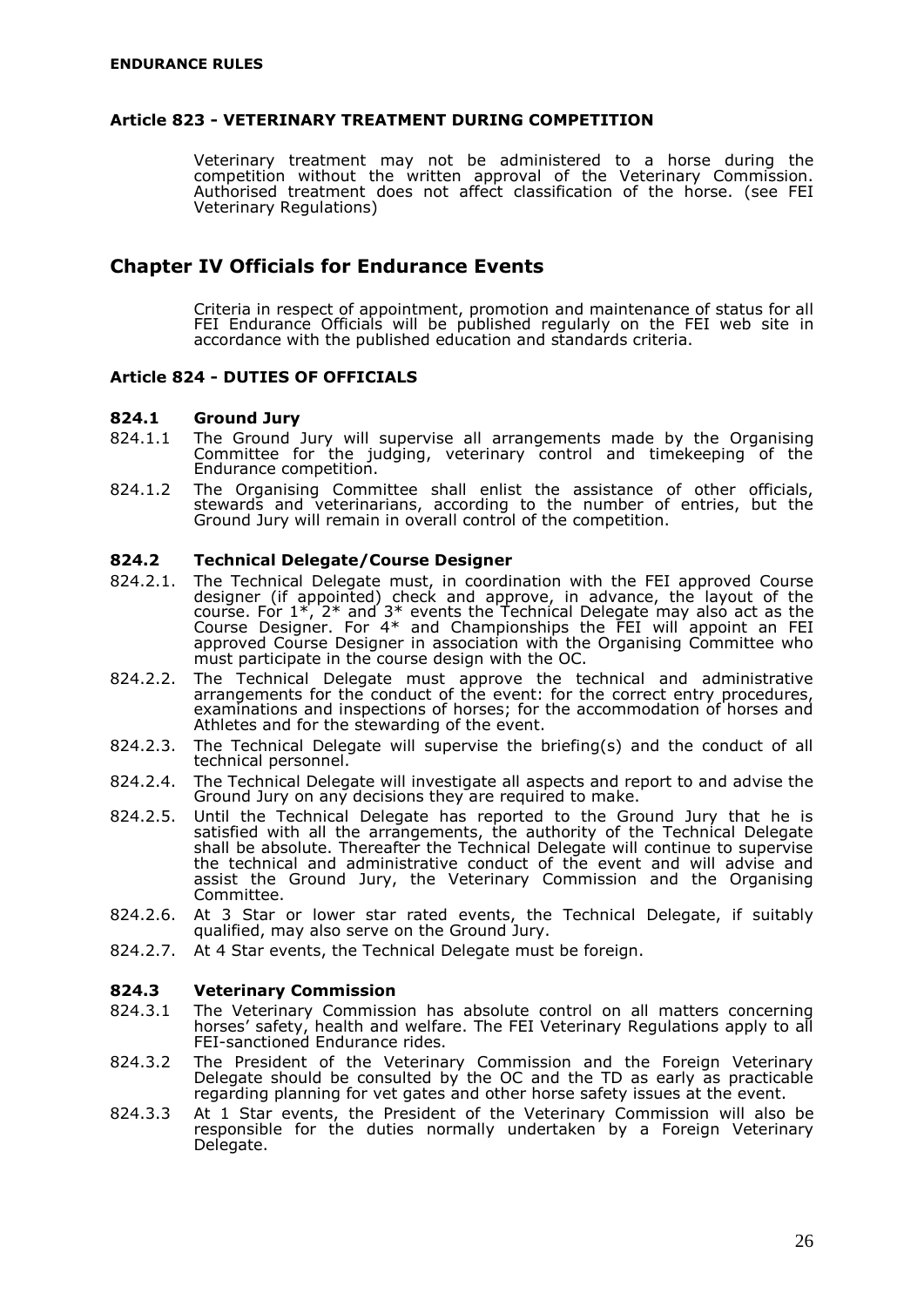#### **824.4 Chief Steward**

- 824.4.1 The Chief Steward is responsible for the organisation of stewarding throughout the event.
- 824.4.2 The Chief Steward must ensure that stable security is adequate for the level of event and that sufficient stewards are available at each Vet Gate and on course.
- 824.4.3 The Chief Steward assists the Organising Committee, Ground Jury and Technical Delegate to ensure the smooth running of all defined functions during a competition such as opening and closing ceremonies or any required organised function within the competition.
- 824.4.4 The Chief Steward is responsible for the overall security and welfare of participants at the event.
- 824.4.5 The Chief Steward must liaise closely with the President of the Ground Jury, the Technical Delegate and the President of the Veterinary Commission, and should be consulted by the OC and the TD as early as practicable regarding planning for the event.
- **824.5 Appeal Committee:** The duties of the Appeal Committee are as laid down in the General Regulations and in the Veterinary Regulations.

## <span id="page-28-0"></span>**Article 825 - OFFICIALS REQUIRED FOR INTERNATIONAL ENDURANCE EVENTS**

#### **825.1 World Championships**

- 825.1.1 The Ground Jury must consist of a President and at least four members chosen from the FEI list of Endurance Judges, one of which must be foreign, appointed by the FEI in consultation with the FEI Endurance Committee and the OC. All members must meet the then-current \*Rating requirements for Endurance Judges.
- 825.1.2 The Veterinary Commission must consist of a President, a Foreign Veterinary Delegate and one additional veterinarian per 15 horses, with the minimum number of commission members being 5, including the PVC and the FVD. At least half of the members <u>must</u> be foreign, chosen from the FEI list of Endurance veterinarians and appointed by the FEI in consultation with the FEI Endurance Committee and the OC. All members must meet the then-current \*Rating requirements for Endurance veterinarians.
- 825.1.3 The Endurance Veterinary Treating Officials (EVTs) must be approved FEI Treatment Veterinarians appointed by the FEI in consultation with the FEI Endurance Committee and the FEI Veterinary Committee. There must be a minimum of 1 EVT per 20 competing horses. At least 50% of the EVTs must be experienced in CEI competition at the Championship level.
- 825.1.4 The Foreign Technical Delegate must be chosen from the FEI list of Endurance Technical Delegates and appointed by the FEI in consultation with the FEI Endurance Committee and the OC and meet the then-current \*Rating requirements for Endurance Technical Delegates.
- 825.1.5 The Chief Steward must be chosen from the FEI list of Endurance Chief Stewards and shall be appointed by the OC.
- 825.1.6 The FEI approved Course Designer will be appointed by the FEI in consultation with the FEI Endurance Committee and in consultation with the OC.
- 825.1.7 Appeal Committee: The General Regulations apply, such Appeal Committee being compulsory and appointed by the FEI in consultation with the FEI Endurance Committee and in consultation with the OC.

#### **825.2 CEIO's, Regional Games and Continental Championships for Seniors, Young Riders and/or Juniors and other CEI 4 Star Endurance Events**

- 825.2.1 The Ground Jury must consist of a President and at least three members chosen from the FEI list of Endurance Judges, one of which must be Foreign, appointed by the FEI in consultation with FEI Endurance Committee and the OC. All members must meet the then-current \*Rating requirements for Endurance judges.
- 825.2.2 The Veterinary Commission must consist of a President, a Foreign Veterinary Delegate and one additional veterinarian per 15 horses, with the minimum number of commission members being 5 including the President and the FVD.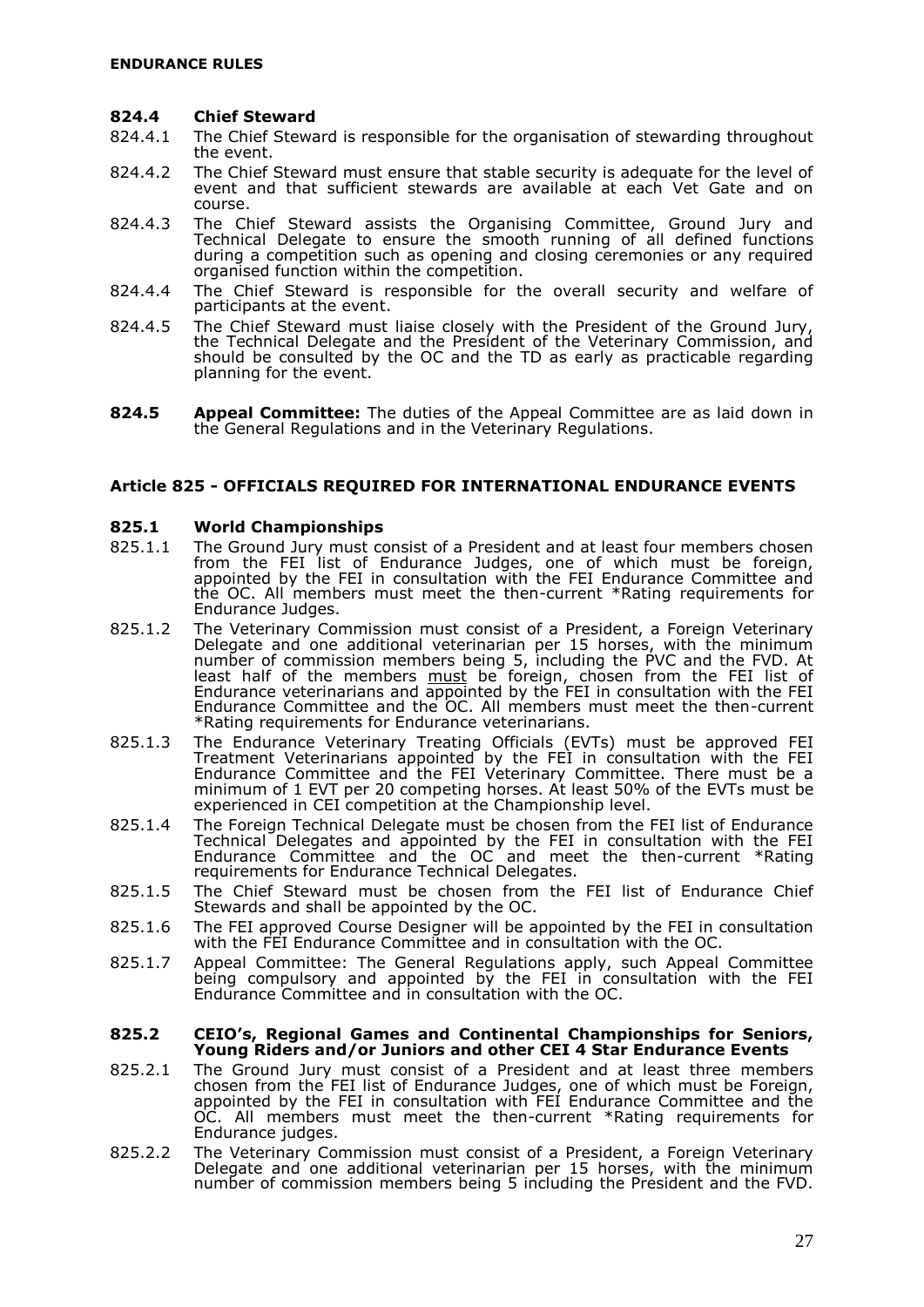At least half of the members <u>must</u> be foreign, chosen from the FEI list of Endurance veterinarians and appointed by the FEI in consultation with Endurance Committee and the OC. All members must meet the then-current \*Rating requirements for Endurance veterinarians.

- 825.2.3 At CEI 4 Star events, the Endurance Veterinary Treating Officials (EVTs) at the venue must be FEI approved Treatment Veterinarians appointed by the FEI in consultation with the FEI Endurance Committee and the FEI Veterinary Committee. There must be a minimum of 1 EVT per 20 competing horses. At least 50% of the EVTs must be experienced in CEI competition at the Championship level.
- 825.2.4 The Foreign Technical Delegate must be chosen from the FEI list of Endurance Technical Delegates and appointed by the FEI in consultation with the FEI Endurance Committee and the OC and meet the then-current \*Rating requirements for Endurance Technical Delegates.
- 825.2.5 An FEI approved Course designer is required who is appointed by the OC.
- 825.2.6 The Chief Steward must be chosen from the FEI list of Endurance Chief Stewards and shall be appointed by the OC.
- 825.2.7 Appeal Committee: The General Regulations apply, such Appeal Committee being compulsory and appointed by the FEI in consultation with the FEI Endurance Committee and in consultation with the OC.

#### **825.3 CEI 3 Star Endurance Events**

- 825.3.1 The Ground Jury must consist of a President and a Foreign Judge chosen from the FEI list of Endurance Judges and appointed by the OC for a maximum of 30 entries. An additional Jury member is required for each additional 30 entries up to a maximum of four Judges to include the President. Other members, if any, may be National Endurance Judges appointed by the OC. All members must comply and meet the requirements of the then-current \*Rating requirements for Endurance judges.
- 825.3.2 The Veterinary Commission must consist of a President and two members from the FEI list of Endurance veterinarians appointed by the OC. One of them must be foreign. There must be a minimum one Commission Veterinarian per 20 competing horses. All such members must meet the then-current \*Rating requirements for Endurance Veterinarians All other members must be experienced Endurance Veterinarians and appointed by the OC.
- 825.3.3 There must be a minimum of 1 Endurance Veterinary Treating Official (EVT) at the venue from the FEI list of approved Treatment Veterinarians per 30 competing horses.
- 825.3.4 The Technical Delegate must be chosen from the FEI list of Endurance Technical Delegates and appointed by the OC and meet the then-current \*Rating requirements for Endurance Technical Delegates. The Technical Delegate may act as a member of the Ground Jury once the competition begins.
- 825.3.5 The Chief Steward must be chosen from the FEI list of Endurance Chief Stewards and appointed by the OC.
- 825.3.6 An Appeal Committee is not required.

## **825.4 CEI 1 & 2 Star Endurance Events**

- 825.4.1  $\,$  CEI 1\* : The Ground Jury must consist of a President who must comply and meet the requirements of the then-current \*Rating requirements for Endurance judges. The Official to be chosen from the FEI list of Endurance Judges appointed by the OC for a maximum of 30 entries. An additional Jury member is required for each additional 40 entries up to a maximum of four Judges to include the President. Other members, if any, may be experienced National Judges.
- 825.4.2 The Veterinary Commission must consist of an FEI President and a minimum of 2 members who may be National Endurance veterinarians. All National members must be experienced Endurance veterinarians and appointed by the OC.
- 825.4.3 At CEI 1\* events there must be a minimum of 1 Endurance Veterinary Treating Official (EVT) at the venue from the FEI list of approved Treatment Veterinarians per 50 competing horses.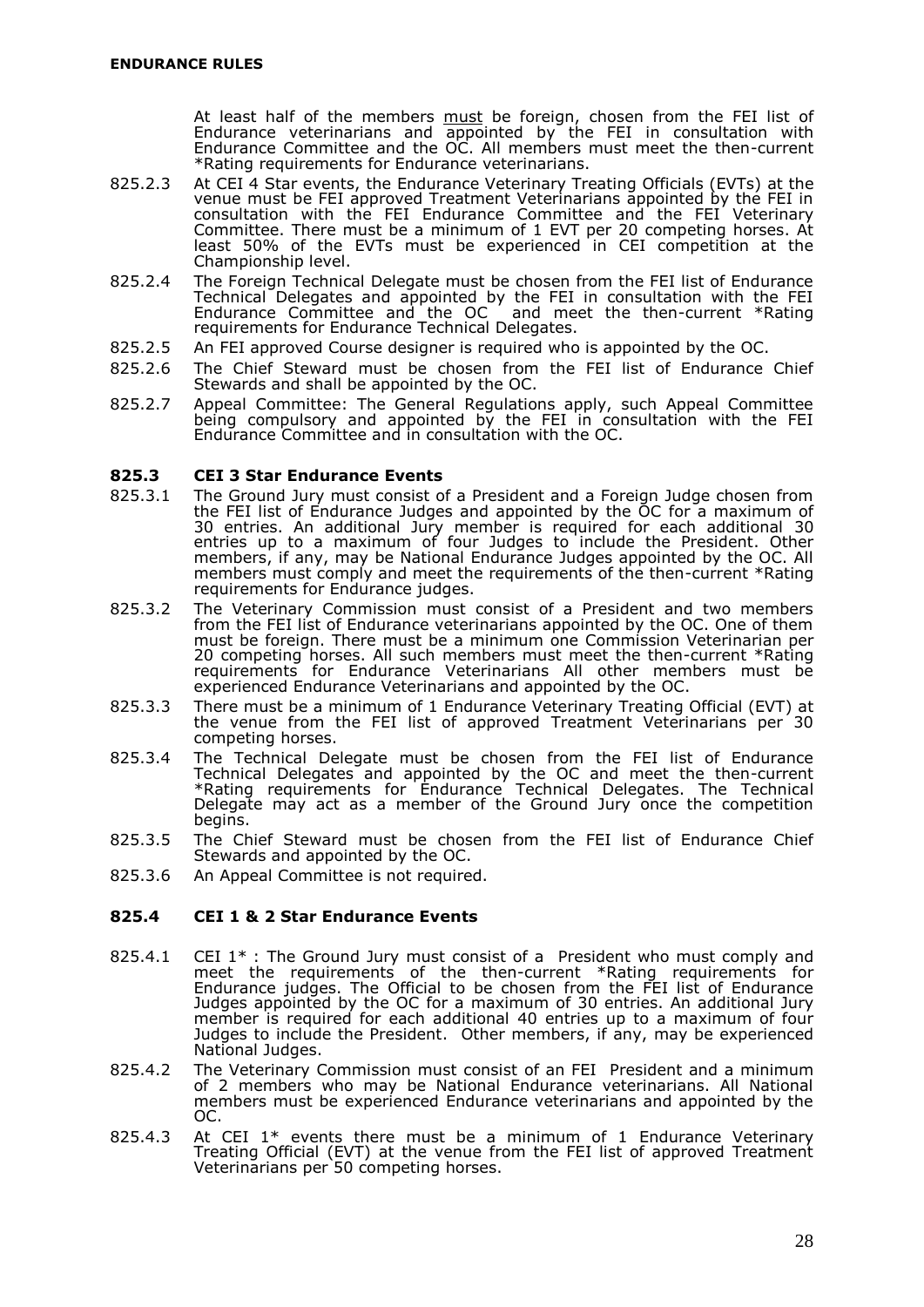- 825.4.4 The Technical Delegate must be chosen from the FEI list of Endurance Technical Delegates and appointed by the OC and meet the requirements of the then-current \*Rating requirements for Endurance Technical Delegates . The Technical Delegate may act as a member of the Ground Jury once the competition begins.
- 825.4.5 The Chief Steward must be chosen from the FEI list of Endurance Chief Stewards and appointed by the OC.
- 825.4.6 An Appeal Committee is not required.
- 825.4.7 CEI 2\* : The Ground Jury must consist of a President who must meet the then-current \*Rating requirements for Endurance judges. To be chosen from the FEI list of Endurance Judges appointed by the OC for a maximum of 20 entries. An additional Jury member is required for each additional 20 entries. All other members, if any, may be experienced National Judges.
- 825.4.8 The Veterinary Commission must consist of a President and a minimum of 2 members from the FEI list of Endurance veterinarians appointed by the OC. All such members must meet the then-current \*Rating requirements for Endurance veterinarians. One of them must be foreign. All other members must be experienced Endurance veterinarians and appointed by the OC.
- 825.4.9 At CEI 2<sup>\*</sup> events there must be a minimum of 1 Endurance Veterinary Treating Official (EVT) at the venue from the FEI list of approved Treatment Veterinarians per 50 competing horses.
- 825.4.10 The Technical Delegate must be chosen from the FEI list of Endurance Technical Delegates and appointed by the OC and meet the requirements of the \*Rating requirements for Endurance Technical Delegates . The Technical Delegate may act as a member of the Ground Jury once the competition begins.
- 825.4.11 The Chief Steward must be chosen from the FEI list of Endurance Chief Stewards and appointed by the OC.
- 825.4.12 An Appeal Committee is not required.

For CEI 1\*, 2\*, CEI 3\* and CEIO competitions, in special circumstances , the FEI has the right to consult with OCs, in a timely manner, to ask for a different balance of experience and expertise within the team of Officials proposed in the schedule of the competition.

At all CEI 1\*, 2\* and 3\* Events, the FEI may grant dispensation to General Regulations Art.149.10 subject to a request being received from the National Federation concerned and compliance with the conditions as detailed in the FEI Endurance Notes for Guidance.

Where a Foreign FEI Official is required within the terms of Art. 825, such Foreign Official cannot be resident in the same country or time zone in which the event is taking place.

## <span id="page-30-0"></span>**Chapter V Awards and Prize-giving Ceremonies**

## <span id="page-30-1"></span>**Article 826 - AWARDS**

- **826.1** An award must be given to all Athletes who successfully complete the course.
- **826.2** There is no minimum value for awards in Endurance Rides.
- **826.3** For distribution of prize-money, refer to the FEI General Regulations.

## **Article 827 - PRIZE-GIVING CEREMONIES**

The Veterinary Commission should exclude any unfit horse from participation in the prize-giving ceremony.